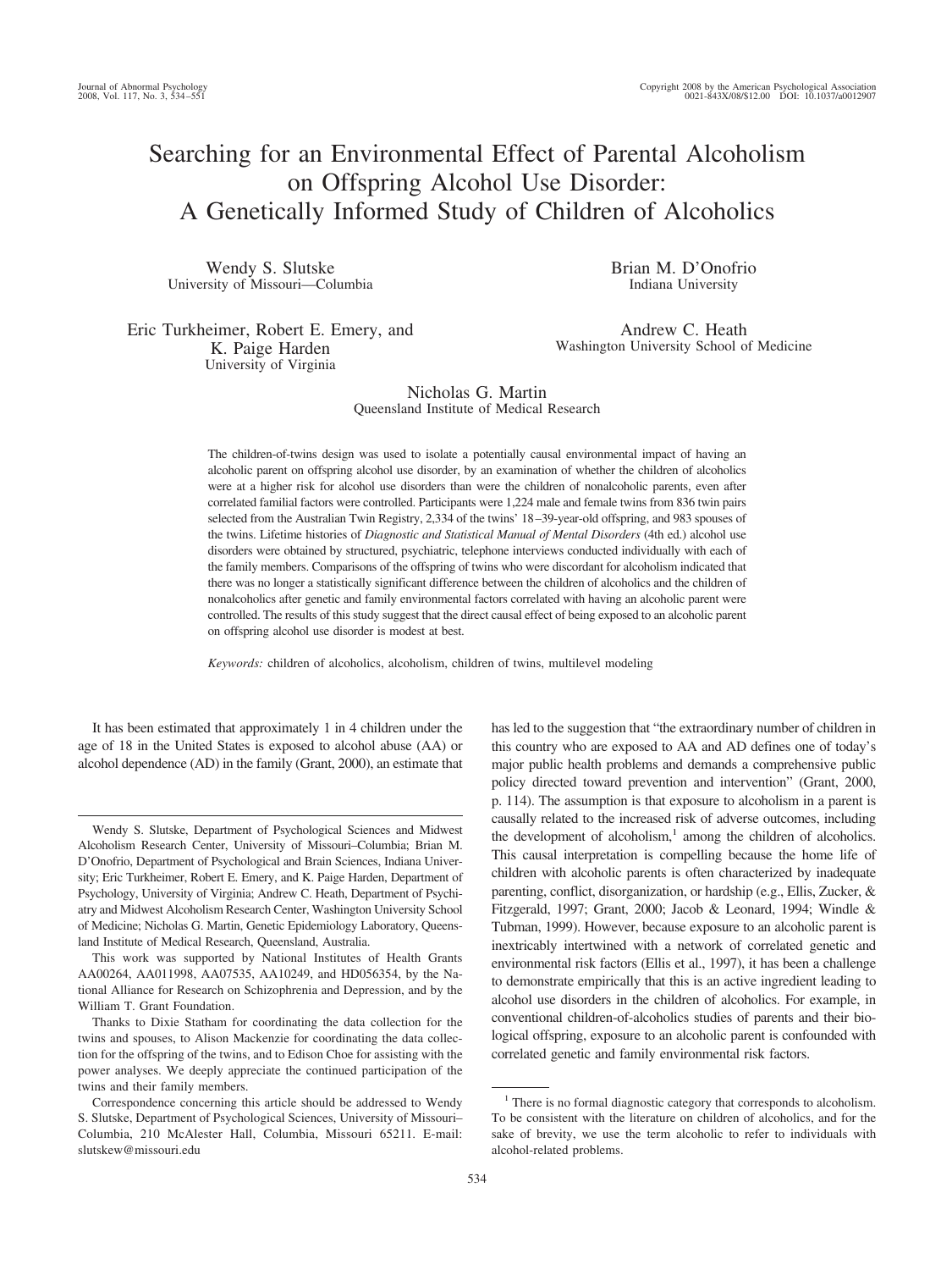There have been only a few genetically informed studies that have examined alcohol use disorders in offspring exposed to an alcoholic parent, while controlling for the genetic risk for alcoholism that is usually correlated with exposure. In adoption studies, this is typically achieved by comparing the rates of alcohol use disorders in offspring who are adopted into the homes of alcoholic parents with those of offspring adopted into the homes of nonalcoholic parents. Such studies have failed to detect an influence of having an alcoholic adoptive parent on alcohol use disorders in the offspring. For example, in the Stockholm Adoption Study, the rates of AA among 862 male adoptees reared by alcoholic parents versus those reared by nonalcoholic parents were 13% and 18%, respectively, and the rates were 3.7% and 3.4%, respectively, among 913 female adoptees (Cloninger, Bohman, Sigvardsson, & von Knorring, 1985). Two of the Iowa adoption studies (Cadoret, O'Gorman, Troughton, & Heywood, 1985, 1987) have provided the only evidence of significant associations between alcohol problems in the adoptive family (including the parents, siblings, and more distant relatives) and adoptee alcohol problems, but once the analyses were restricted to parental alcohol problems in the adoptive family, the associations were no longer statistically significant. The Danish adoption study (Goodwin, Schulsinger, Moller, Hermansen, Winokur, & Guze, 1974), with a slightly different research design, also failed to detect an influence of having an alcoholic rearing parent on alcohol use disorders in the offspring. The rate of alcohol use disorders among 20 adoptedaway sons of biological parents with alcoholism (90% adopted into the homes of nonalcoholic foster parents) was compared with the rate among 30 offspring who remained with the alcoholic biological parent, that is, who were not adopted away. Sons who were raised by the alcoholic birth parent did not have higher rates of alcohol use disorders (20%) than the sons who were adopted away and raised by (mostly) nonalcoholic foster parents (25%).

An alternative, genetically informed research design that circumvents some of the shortcomings of the adoption study is the children-of-twins (CoT) study (Gottesman & Bertelson, 1989; Heath, Kendler, Eaves, & Markell, 1985; Nance & Corey, 1976). The concerns about representativeness that plague adoption studies (Cadoret, 1986; Rutter, Pickles, Murray, & Eaves et al., 2001; Stoolmiller, 1999) are not as relevant to community-based studies of twins and their families. The CoT design can provide a powerful test of the environmental impact of being exposed to an alcoholic parent, while controlling for correlated genetic (and also environmental) factors. The CoT design is based on similar logic to the Danish adoption study—that is, to hold genetic risk constant while varying the environmental risk of being raised by an alcoholic parent. In the CoT design, one can compare the offspring of monozygotic (MZ) twin pairs who are discordant for alcoholism. The nonalcoholic cotwin serves as a control for the alcoholic twin, and the offspring of these nonalcoholic cotwins are analogous to the offspring who are adopted away from their alcoholic biological parents in the Danish adoption study. Higher rates of alcoholism in the offspring who are reared by the alcoholic twins compared with the rates in their cousins who are reared by the nonalcoholic cotwins provide evidence for a possible causal environmental influence of being exposed to an alcoholic parent. The CoT design actually provides a more stringent test of this effect than the adoption study because, in addition to controlling for correlated genetic risk factors (completely, in the case of MZ twin pairs, or

partially, in the case of dizygotic [DZ] twin pairs), it also controls for other unmeasured environmental factors correlated with parental alcoholism that twins can have in common—things such as ethnicity, socioeconomic status, religious affiliation, urban residence versus rural residence (Whitfield, Zhu, Heath, & Martin, 2005), educational attainment, and shared child-rearing practices (i.e., potential environmental confounds). The CoT design, however, does not provide a perfect environmental control; in this design, environmental factors that twins do not necessarily have in common cannot be controlled for. Although the CoT design can get us much closer to isolating a specific, environmental causal effect of parental alcohol use disorder (AUD) than can most other research designs available, there still remain plausible alternate explanations. (Thus, in this article, we often refer to the *potential* or *possible* causal influence of parental AUD, and when these qualifiers are left off for the sake of brevity, they are implied.)

Jacob et al. (2003) represents the only CoT study that has examined the intergenerational transmission of AUDs. The participants were 1,213 male twins from the Vietnam Era twin registry, 1,183 of the twins' 12–26-year-old offspring, and 862 mothers of the offspring. Offspring were divided into six different groups on the basis of whether their father had a history of AD or AA, whether their uncle had a history of AD or AA, and the twin zygosity of the father. Comparisons of the outcomes in the offspring in these six groups provided evidence for a potentially causal environmental influence of having an alcoholic father. For example, lifetime rates of AD and AA among 18–26-year-old offspring were 19% and 24%, respectively, when the father had a diagnosis of AD and were lower, 12% and 15%, respectively, when the father was unaffected but the genetically identical twin of the father (the uncle) had a diagnosis of AD. Prior to this study, the popular belief that alcoholism in a rearing parent had a potentially causal influence on AUD in offspring had consistently evaded empirical support. However, conclusions drawn from this study may need to be tempered in light of the findings of a recent article presenting follow-up analyses of these data. Duncan et al. (2006) found that among the offspring of fathers with a history of AD, exposure to paternal alcohol-related symptomatology before age 13 years was not related to AD or AA in the offspring, leading the authors to conclude that "genetic and high-risk environmental factors that are correlated with lifetime paternal alcoholism may be stronger predictors of offspring alcohol use disorder than fathers' problem drinking" (p. 649).

The purpose of the present study was to attempt to replicate the findings of Jacob et al.'s (2003) landmark study by use of the CoT design to isolate a potentially causal environmental consequence of being exposed to an alcoholic parent on the development of AUD in the offspring. The participants were 1,224 male and female individual twins from 836 twin pairs selected from the Australian Twin Registry, 2,334 of the twins' 18–39-year-old offspring, and 983 spouses of the twins. Unlike many other genetically informative investigations, our purpose was not to decompose variation in AUD into genetic and environmental components—this has been well-studied with other research designs and analytic approaches that are much better suited for this (e.g., Heath et al., 1997; Prescott, Aggen, & Kendler, 1999; True et al., 1996). Although the CoT design is very useful for controlling for genetic and environmental factors that are correlated with having an alcoholic parent, it is not very useful for decomposing the extent to which these confounding factors are genetic or environmental.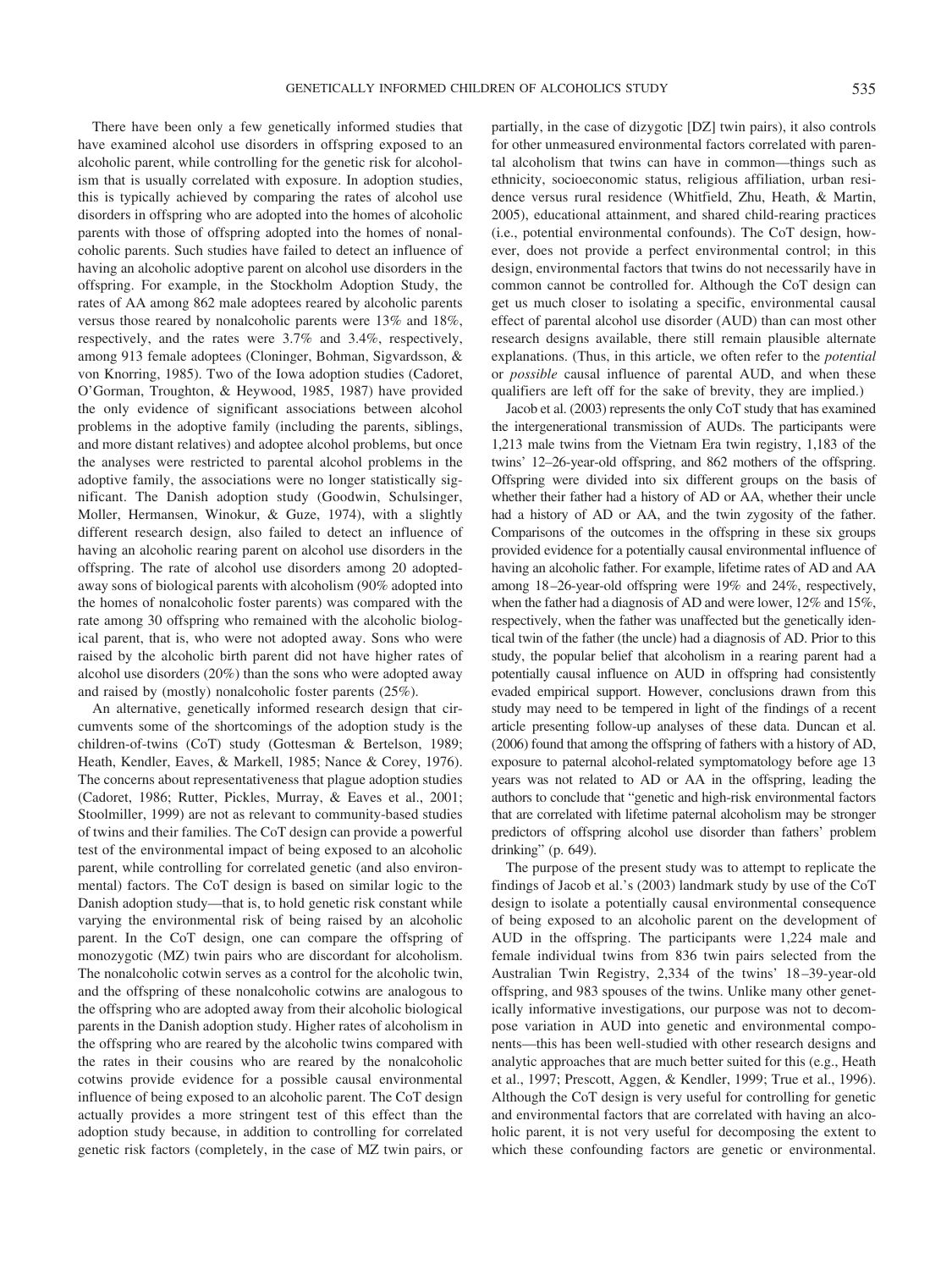This requires extremely large sample sizes, particularly when the parent–offspring association is not large. The goal of the present study was to examine whether there is an important and possibly causal environmental influence of parental alcoholism on offspring AUD after controlling for unmeasured familial factors, both genetic and environmental, that are correlated with parental alcoholism.

#### Method

## *Participants*

Data collection for this study proceeded in three stages. The twin parents were members of the volunteer Australian National Health and Medical Research Council Twin Registry whose initial involvement in the registry dated back to 1981. Information from a questionnaire completed by the twins in 1988 or 1989 ( $N =$ 6,327; 83% response rate) and a telephone interview conducted in 1992 or 1993 ( $N = 5,889$ ; 86% response rate) was used to select twin pairs for inclusion in this CoT study. Spouses of the twins participated in a telephone interview conducted between 1994 and 1997 ( $N = 3,844$ ), and the offspring of the twins were interviewed between 1999 and 2002 ( $N = 2,554$ ).

Twins in this study were selected from the larger sample of 5,889 participants who took part in the structured, psychiatric telephone interview survey (see Heath et al., 1997, or Slutske et al., 1997, for further details about zygosity determination, attrition, and representativeness of this twin sample). All twin pairs with the following characteristics were selected for the CoT study: Either twin reported in the 1988 questionnaire that they had biological children born between 1964 and 1983 and either twin had a history of AD, conduct disorder, major depression (all based on the 1992 interview), or a history of divorce (based on the 1988 questionnaire or the 1992 interview). In addition, a random sample of twin pairs was selected from among the remaining twin pairs with offspring born between 1964 and 1983 and with no history of AD, conduct disorder, major depression, or divorce. Eighty-five percent of the twins who were contacted agreed to allow us to invite their eligible offspring to participate in the study. After excluding those without parental permission, 82% of the offspring selected agreed to participate and completed the telephone interview. The complete CoT sample included 2,554 offspring from 889 twin pairs, and data from the 1994–1997 interview of the coparent (the spouses of the twins) were available for 2,048 (80%) of the offspring.

Previously, we reported a median age-of-onset of *Diagnostic and Statistical Manual of Mental Disorders* (3rd ed., rev; *DSM– III–R*) AD of 18 years in the original sample of male and female twins (men:  $M = 18.2$  years,  $SD = 3.0$ , range  $= 10-35$ ; women:  $M = 20.9$  years,  $SD = 6.8$ , range = 10–56; Slutske, Heath, et al., 1998). More recently, using a different method for ascertaining age-of-onset in the National Comorbidity Survey Replication study, Kessler, Berglund, Demler, Jin, & Walters (2005) estimated that only one quarter of individuals who eventually develop *Diagnostic and Statistical Manual of Mental Disorders* (4th ed.; *DSM–IV*; American Psychological Association, 1994) AD or AA in their lifetime will be affected by age 18 years (AA) or 19 years (AD); one half will be affected by age 21 years (AA) or 23 years (AD) and three quarters will be affected by age 29 years (AA) or 31 years (AD). Although included in previous studies with this sample (e.g., D'Onofrio et al., 2005; Harden, Turkheimer, et al., 2007; Lynch et al., 2006), 220 offspring who were 14–17 years of age were not included in this study because they had not yet progressed through enough of the age period of risk for the development of AUDs. The final CoT sample for this study included 2,334 offspring (mean age at interview in  $1999-2002$  = 25.9 years,  $SD = 5.2$ , range  $= 18-39$  years, range  $= 18-30$  years for 80% of the offspring), 1,224 twins from 836 pairs (mean age at interview in 1992–1993  $= 45.9$  years, *SD*  $= 7.1$ ), and 983 spouses of the twins who were the biological parents of the offspring (mean age at interview in 1994–1997  $=$  48.9 years, *SD*  $=$  7.8). The 836 twin pairs included 412 MZ (132 male, 280 female) and 424 DZ (73 male–male, 177 female–female, 174 male–female) pairs.

The offspring in this study represented a relatively broad crosssection of the Australian general population of young adults. Fifty percent  $(n = 1,176)$  of the offspring were female. Twenty-eight percent of the offspring were currently married, and 68% had never married (22% of the never married were currently in de facto marriages). Sixty percent of the offspring were employed full-time, 28% were employed part-time, 26% were students, 16% were homemakers, and 4.5% were unemployed (the sum of these percentages exceed 100 because more than one of these occupational categories could be selected). Their yearly gross income ranged from less than AU\$4,999 (U.S.\$2,489; 10%) to AU\$60,000 (US.\$34,200) or more (9%), and the median yearly income at time of interview was AU\$25,000– AU\$29,999 (U.S.\$14,250–U.S.\$17,099; 11%). Twenty-eight percent of the offspring described themselves as working class, 68% as middle class, and 3% as upper class. Offspring were most likely to report being raised in the Church of England (26%), in the Roman Catholic Church (23%), or with no religion (18%). Five percent of the offspring acknowledged that their religion had formal rules against all alcohol use.

## *Data Weighting*

Because the samples for this study were selected on the basis of a history of psychiatric disorders and divorce in the twin pairs, a set of sample-propensity data weights were constructed with the procedure outlined in Heath, Madden, and Martin (1998) to obtain unbiased estimates of parameters and their standard errors. The goal of the data weighting was to recapture the characteristics of the original, unselected twin sample and to also remove any other biases due to nonrandom attrition. Sample-propensity weights were constructed by identifying predictors of whether one or both twins from a pair from the larger sample were included in the CoT sample. Predictors of pairwise rather than individualwise inclusion were examined because selection occurred at the twin-pair level. Propensity weights were then constructed with the inverse probability of the inclusion of a twin pair in the CoT sample. The ability of these propensity weights to remove bias introduced by sample selection and nonrandom attrition was tested by comparison of the weighted and unweighted distributions for demographic, substance use, and psychiatric disorders in the smaller selected CoT sample and the larger original unselected twin sample (for more details, see Harden, Turkheimer et al., 2007). Below, we report the unweighted and weighted estimates of the means and prevalence of the AUD phenotypes used in this study.

#### *Measures*

All of the main measures for this study were obtained via telephone interviews with the twins, their spouses, and their offspring. The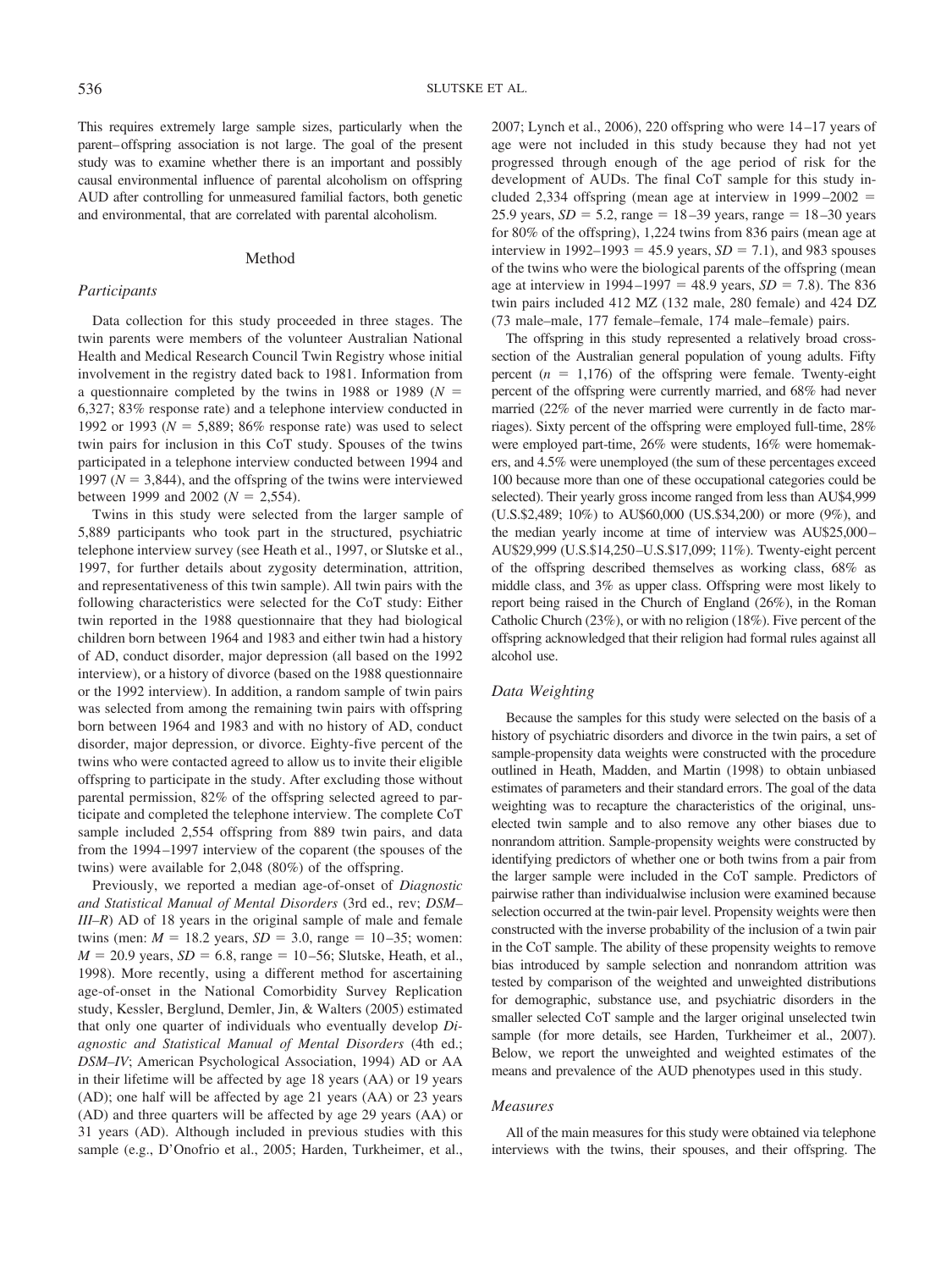Semi-Structured Assessment for the Genetics of Alcoholism interview (SSAGA; Bucholz, et al., 1994), originally developed for the Collaborative Study on the Genetics of Alcoholism, was modified for use as a telephone interview in Australia (SSAGA-OZ). Interviews were administered by trained, lay interviewers who were blind to the psychiatric status of the other members of the twin families.

*AUD in parents and offspring.* Slightly different versions of the SSAGA-OZ interview were used for the twins, the spouses of the twins, and the offspring. Of particular relevance for this study is that the interviews of the twins preceded, whereas the interviews of the spouses and offspring were conducted subsequent to, the introduction of the *DSM–IV*. The AD and AA symptoms from the twins, spouses, and offspring were scored to be consistent across the family members (although this is not required in the CoT design), while also conforming as closely as possible to the *DSM–IV* criteria. Only two symptoms deviated slightly from the *DSM–IV* criteria. The AD withdrawal symptom did not include use of a closely related substance to relieve or avoid withdrawal. Similarly, the AA symptom of continued use despite persistent or recurrent social or interpersonal problems caused or exacerbated by alcohol did not include physical fights as a qualifying problem. In both cases, this was because these were not a part of the *DSM–III–R* (American Psychological Association, 1987) criteria and were not assessed in the twins. Therefore, they were not included in the *DSM–IV* AD and AA symptoms and diagnoses for the spouses and offspring.

Two different AUD phenotypes were used to characterize the parental generation: a continuous count, ranging from 0–11, of the lifetime occurrence of the 7 *DSM–IV* AD and 4 *DSM–IV* AA symptoms (AUD symptom count) and a lifetime diagnosis of *DSM–IV* AD.<sup>2</sup> AUD among the offspring was characterized with the 11-item AUD symptom count. The choice of AUD phenotypes in the parental and the offspring generations was based on several considerations, including reliability, statistical power, a consideration of how best to characterize AUD in a parent as an environmental agent, and prior research. On the basis of consistent empirical support, experts now agree that AUDs "are best described on a continuum of severity" (Helzer et al., 2006, p. 303). For example, results of latent trait modeling of AUD symptoms suggest that they all are indicators of a single underlying dimension (Kahler & Strong, 2006; Krueger et al., 2004). Because of the many advantages of a dimensional measure of AUD, the AUD symptom count was used as the outcome in the offspring. However, because it was not clear that the environmental risk associated with having an alcoholic parent was a continuously graded dose-response phenomenon, and to allow for comparisons with previous studies, we also used categorical AD diagnoses as predictors in the parents. The 1 year test–retest reliability (Pearson's *r*) of the AUD symptom count among 176 re-interviewed offspring was .67, and the internal consistency reliability (coefficient alpha) in the full sample of offspring was .79. The reliability of lifetime diagnoses of AD is high and exceeds that of most other psychiatric diagnoses, with test–retest reliabilities (kappa) over intervals of 2 weeks to 15 months ranging from .61 to .76 (for a review of reliability studies, see Slutske, True, et al., 1998). Means and lifetime prevalence of the two AUD phenotypes are presented in Table 1.3 As with any general community sample, identified cases of AD were relatively mild on average, and only a small fraction of those diagnosed with lifetime *DSM–IV* AD in this Australian general community sample had ever sought treatment for their alcohol problems

(weighted lifetime prevalence of 3.4%, 3.3%, and 3.0% among twins, spouses, and offspring, respectively).

*Other parental characteristics.* Demographic characteristics, other substance use, and other psychopathology in the twins and spouses were included as covariates in some of the analyses. Educational attainment was measured on a 7-point Likert scale ranging from *less than 7 years of schooling* (1) to *university postgraduate training* (7). Each parent's age at the birth of their first child was calculated based on the twins' and their spouses' reports of all their children's birth dates. Church attendance was measured on a 5-point Likert scale ranging from *never* (1) to *more than once a week* (5). A history of divorce was based on reports from the parents and their offspring. Two substance use variables were included: ever smoking cigarettes and ever using any illegal drug. Parental histories of externalizing and internalizing psychopathology were indexed by the number of lifetime *DSM–III–R* symptoms of conduct disorder and major depression, respectively. Lifetime history of suicidality was based on a 5-point Likert scale ranging from *no thoughts or plans of suicide* (1) to *a serious suicide attempt* (5; Statham et al., 1998).

<sup>2</sup> Analyses were also conducted with a categorical variable corresponding to any *DSM–IV* alcohol use disorder (i.e., meeting the diagnostic criteria for AD or AA). The results of these analyses were very similar to those for the two phenotypes used in this article and the conclusions drawn were the same. The combination of these two diagnoses was judged to be too problematic because it required experiencing either at least three of seven symptoms (for AD) or one of four symptoms (for AA). Thus, some individuals diagnosed had as few as a single symptom, whereas others with one or two symptoms of AD did not receive a positive diagnosis.

<sup>3</sup> The mean AUD symptom count and the prevalence of lifetime AD diagnoses were significantly higher in the offspring generation than in the parental generation ( $p < .0001$ ). To investigate the possible reasons underlying this difference, we compared the 231 twins who were between the ages of 30 years and 39 years when they were interviewed in 1992–1993 with the 634 offspring who were also 30–39 years of age when interviewed in 1999–2002. The weighted mean AUD symptom counts ( $p = .58$ ) and the lifetime prevalence of AD ( $p = .88$ ) among the male and female twins versus male and female offspring who were 30–39 years of age when interviewed did not significantly differ from each other (for example, the weighted lifetime prevalence of AD among the male twins  $= 24\%$ , among the male offspring  $=$ 24%,  $p = .97$ , among the female twins  $= 13\%$ , and among the female offspring  $= 11\%, p = .85$ ). This suggests that the differences in the means and prevalence of AUD in the parental and offspring generations do not reflect methodological differences in the interviews with the parents and the offspring but instead must be due to age or birth cohort effects. Comparing individuals born in different years but assessed at the same ages is one method that is used in longitudinal studies to unconfound age and birth cohort effects from each other (another method is to compare individuals born in the same year but assessed at different ages). Our results suggest that the differences in the means and prevalence of AUD in the parental and offspring generations are due to age rather than to birth cohort effects. Higher rates of problems among offspring than among parents would characterize all previous intergenerational studies of AUDs. In fact, similar age differences in the lifetime prevalence of AD are ubiquitous in the epidemiologic literature (see Rice et al., 2003 for a review of this issue). These age differences were especially evident in this study because of the very wide age range of the unweighted, unselected, original parent samples (e.g., twins ages ranged from 27–90 years; Slutske et al., 1997).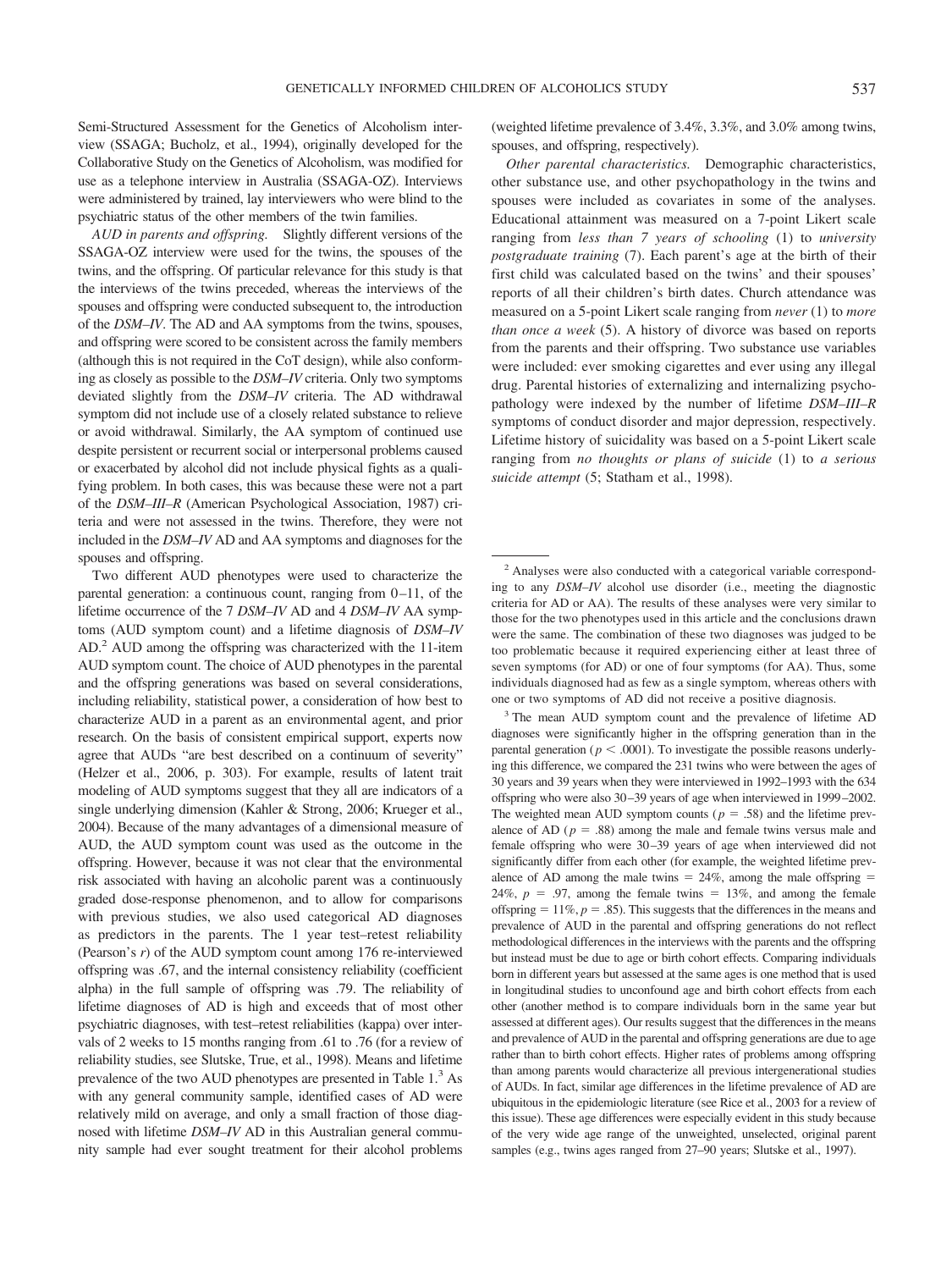| ×<br>٠<br>۰, |  |
|--------------|--|
|              |  |

*Mean Number of Lifetime DSM-IV Alcohol Use Disorder Symptoms and Lifetime Prevalence of DSM-IV Alcohol Dependence Among Twins, Spouses, and Offspring in the Original Samples and in the Weighted CoT Samples*

|                |          | Unweighted unselected original sample |                                           | Weighted selected CoT $\geq$ 18 sample |      |       |
|----------------|----------|---------------------------------------|-------------------------------------------|----------------------------------------|------|-------|
| Participant    | Estimate | SE                                    | $\boldsymbol{N}$                          | Estimate                               | SE   | N     |
|                |          |                                       | Mean alcohol use disorder symptom count   |                                        |      |       |
| Twins          |          |                                       |                                           |                                        |      |       |
| Men            | 1.76     | 0.05                                  | 2,042                                     | 1.84                                   | 0.20 | 409   |
| Women          | 0.61     | 0.02                                  | 3,847                                     | 0.58                                   | 0.10 | 815   |
| <b>Spouses</b> |          |                                       |                                           |                                        |      |       |
| Men            | 1.96     | 0.04                                  | 2,398                                     | 2.06                                   | 0.10 | 629   |
| Women          | 0.95     | 0.04                                  | 1,446                                     | 0.87                                   | 0.08 | 354   |
| Offspring      |          |                                       |                                           |                                        |      |       |
| Men            |          |                                       |                                           | 2.23                                   | 0.09 | 1,158 |
| Women          |          |                                       |                                           | 1.56                                   | 0.10 | 1,176 |
|                |          |                                       | Lifetime prevalence of alcohol dependence |                                        |      |       |
| Twins          |          |                                       |                                           |                                        |      |       |
| Men $(\% )$    | 17.1     | 0.9                                   | 2,042                                     | 16.2                                   | 3.3  | 409   |
| Women $(\% )$  | 5.0      | 0.4                                   | 3,847                                     | 6.7                                    | 3.3  | 815   |
| <b>Spouses</b> |          |                                       |                                           |                                        |      |       |
| Men $(\% )$    | 16.5     | 0.8                                   | 2,398                                     | 15.2                                   | 1.8  | 629   |
| Women $(\% )$  | 6.4      | 0.7                                   | 1,446                                     | 5.0                                    | 1.9  | 354   |
| Offspring      |          |                                       |                                           |                                        |      |       |
| Men $(\% )$    |          |                                       |                                           | 32.2                                   | 2.4  | 1,158 |
| Women $(\% )$  |          |                                       |                                           | 22.5                                   | 3.5  | 1,176 |

*Note.* Only offspring  $\geq$  age 18 and their parents are included in the CoT samples. The alcohol use disorder symptom count was an 11-item scale including the 7 symptoms of alcohol dependence and the 4 symptoms of alcohol abuse, CoT = children of twins; *DSM-IV* = Diagnostic and Statistical Manual of Mental Disorders (4th ed.).

#### *Data Analysis*

For all of the analyses, the AUD symptom counts in the twins, spouses, and offspring were rank normalized with a Blom transformation to reduce the skewness of their distributions and then standardized to means of zero and standard deviations of one (data transformations were conducted separately for the twin, spouse, and offspring samples). Data weights were used for all of the analyses, and all of the available data were analyzed by multiple imputation (Little & Rubin, 1987), to estimate values for missing parental characteristics. Five imputed data sets were generated based on psychiatric histories in twins, spouses, and all offspring in the family, as well as demographic characteristics of twins and spouses. The uncertainty due to the missing values was reflected in the standard errors obtained from the combined analysis of the five imputed data sets.

Two different data analytic approaches were used to examine the influence of parental AUD on offspring AUD: a descriptive between-families comparison of offspring mean AUD symptom counts grouped according to parental and twin pair history of AUD and multilevel modeling of offspring AUD symptom counts with parental and twin pair history of AUD as Level 2 and Level 3 predictors. Both types of analyses were conducted with SAS PROC MIXED software (Littel, Milliken, Stroup, Wolfinger, & Schabenberger, 2006) to properly take into account the clustering of the observations within nuclear and twin families. Following the recommendations made by the American Psychological Association Task Force on Statistical Inference (Wilkinson & The Task Force on Statistical Inference, 1999) and based on the important contributions of Cohen (1994), Kline (2004), Loftus (1996), Lykken (1991), and Schmidt (1996), the primary focus of this article is on the estimation of effect sizes and confidence intervals rather than on null hypothesis significance testing.

*Between-families means comparisons.* In the descriptive between-families comparisons, all of the means were adjusted for the influence of offspring sex, age, age<sup>2</sup>, and spouse AUD (i.e., assortative mating). $4$  The twin–spouse correlations for the 11-item AUD ( $r = .10$ , SE=.03,  $p < .001$ ) and 7-item AD symptom counts  $(r = .13, SE = .03, p < .001)$  were statistically significant but modest. These low correlations are within the range of estimates  $(rs = -0.21$  to .40) obtained in other published community-based studies in which assortative mating for AUDs were examined (Agrawal et al., 2006; Kendler, Neale, Heath, Kessler, & Eaves, 1994; Maes et al., 1998; McLeod, 1993).

The descriptive between-family analyses started with a comparison of the mean AUD symptom counts for offspring, divided into two groups on the basis of whether the twin parent was affected or unaffected with an AUD. This is the type of comparison available in a traditional children-of-alcoholics study, and includes the combined influence of the specific causal environmental effect of parental AUD as well as genetic and family environmental factors that are correlated with having an alcoholic parent.

<sup>4</sup> Analyses were also conducted without including spouse AUD as a covariate, and the results were nearly identical to the means analyses in which spouse AUD was included as a covariate. The average difference in the estimated means was only .01 in the two sets of analyses.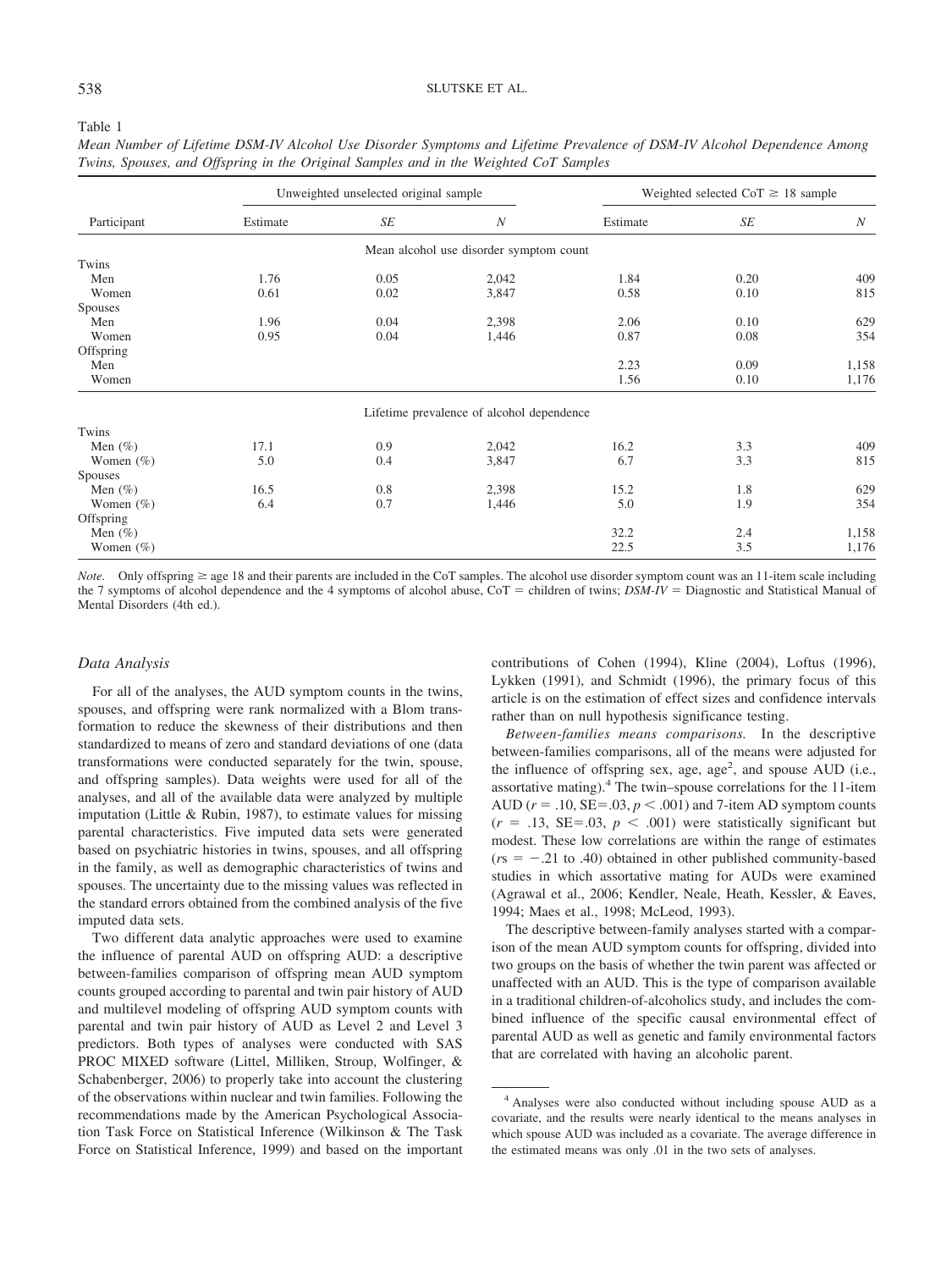The offspring were then further divided, on the basis of whether the parent's cotwin was affected or unaffected with an AUD, into the following four groups: concordant unaffected, discordant–parent unaffected, discordant–parent affected, and concordant affected (see Figure 1). These four groups of offspring were then subdivided on the basis of the zygosity of the twin parent. The comparison of primary interest here was between the offspring of discordant– parent affected MZ twins and the offspring of discordant–parent unaffected MZ twins. This comparison provides the most stringent test of a potential causal effect of parental AUD on offspring AUD. This comparison unconfounds the specific effect of parental AUD from correlated familial factors. If the AUD symptom counts among the offspring in the discordant–parent affected group is higher than that observed among the offspring in the discordant– parent unaffected group, then a specific effect of parental AUD is implicated. Conversely, if there are equally elevated AUD symptom counts among the offspring in the discordant–parent affected group and the discordant–parent unaffected group, then correlated familial factors are implicated in the association between offspring AUD and parental AUD. Pairwise comparisons of offspring groups were made on the basis of differences between the standardized least-squares means estimated in SAS PROC MIXED, along with the confidence interval associated with this difference in standardized means.

Analyses were conducted with each of the two parental phenotypes: AUD symptom counts and AD diagnoses. For the purposes of these mean comparisons, the AUD symptom counts for the twin parents were split at less than two symptoms (unaffected) and 2 or more symptoms (affected). Because AUD and AD symptom counts are continuously distributed, it is possible that there were discordant twin pairs who were discordant but who differed by only a single symptom because the affected twin met the diagnostic threshold or cut-off and the unaffected twin fell short by a single symptom (e.g., the affected twin had three AD symptoms and the unaffected cotwin had two). If this level of discordance represented a large proportion of the discordant twin pairs, an influence of parental AUD would be difficult to detect. There were 245 discordant twin pairs when discordance was defined as one twin reporting two or more AUD symptoms and the cotwin reporting less than two AUD symptoms, and there were 152 discordant twin pairs when discordance was defined as one twin being diagnosed with AD and the cotwin not being diagnosed with AD. The mean differences between the twins in the number of AUD or AD symptoms reported among these discordant pairs was, respectively, 3.1 and 3.0; 51% and 66% differed by 3 or more symptoms, and only 15% and 13% of the discordant pairs differed by only a single symptom. Thus, in the majority of discordant pairs, the affected twin experienced substantially higher levels of AUD or AD symptomatology than did the unaffected cotwin.

*Within-family multilevel modeling.* An alternative, withinfamily, regression-based data analytic approach was also used. Unlike the simpler between-family means comparisons, the regression-based approach provided rigorous hypothesis testing of effects, allowed direct comparisons between cousins from discordant twin pairs, allowed a number of measured parental characteristics to be statistically controlled, and allowed for tests of sex differences. Three-level multilevel models (Raudenbush & Bryk, 2002; Singer, 1998) were used to account for the complex data structure of 2,334 individual offspring (Level 1) nested within 1,224 nuclear families (Level 2; "sibships") nested within 836 twin families (Level 3; "cousin-ships"). The mean numbers of offspring in each sibship and cousin-ship were  $1.9$  (*SD* = 0.9, range = 1–6) and 2.8 ( $SD = 1.6$ , range  $= 1-10$ ), respectively. A series of six different multilevel regression models predicting offspring AUD symptom counts from parental and twin pair history of AUD were fit to the data (see Table 2 for a description of the six models; see D'Onofrio et al., 2005, for detailed algebraic information about the models). Two sets of analyses were conducted with either parental AUD symptom counts entered as a continuous predictor or parental AD diagnoses entered as a dichotomous predictor (coded:  $0 =$ unaffected,  $1 =$  affected). The potential influence of assortative mating was taken into account in the multilevel models by including either spouse AUD symptom counts or AD diagnoses as Level 2 predictors in Models 2–6 listed in Table 2. In both sets of analyses, AUD of the spouse provided an incremental contribution over and above twin pair AUD to the prediction of offspring AUD.

Four tests were conducted by including additional predictors in Model 2, but because these yielded nonsignificant effects (in both sets of analyses), they were not retained in subsequent models: (1) The interactive effect of twin and spouse AUD in predicting offspring AUD was tested by including their interaction term as a Level 2 predictor, (2) the differential effects of paternal versus maternal AUD



*Figure 1.* Illustration of the three types of twin families and four different types of nuclear families included in the study. Male participants are represented by boxes, and female participants are represented by circles. Shading represents being affected with an alcohol use disorder. A question mark indicates that the alcohol use disorder diagnostic status of the spouses is to be determined. For illustration, male–male monozygotic twin pairs with three offspring are depicted, but female–female pairs, female–male dizyotic twin pairs, and twin families with anywhere from 1 to 10 children were also included in the study.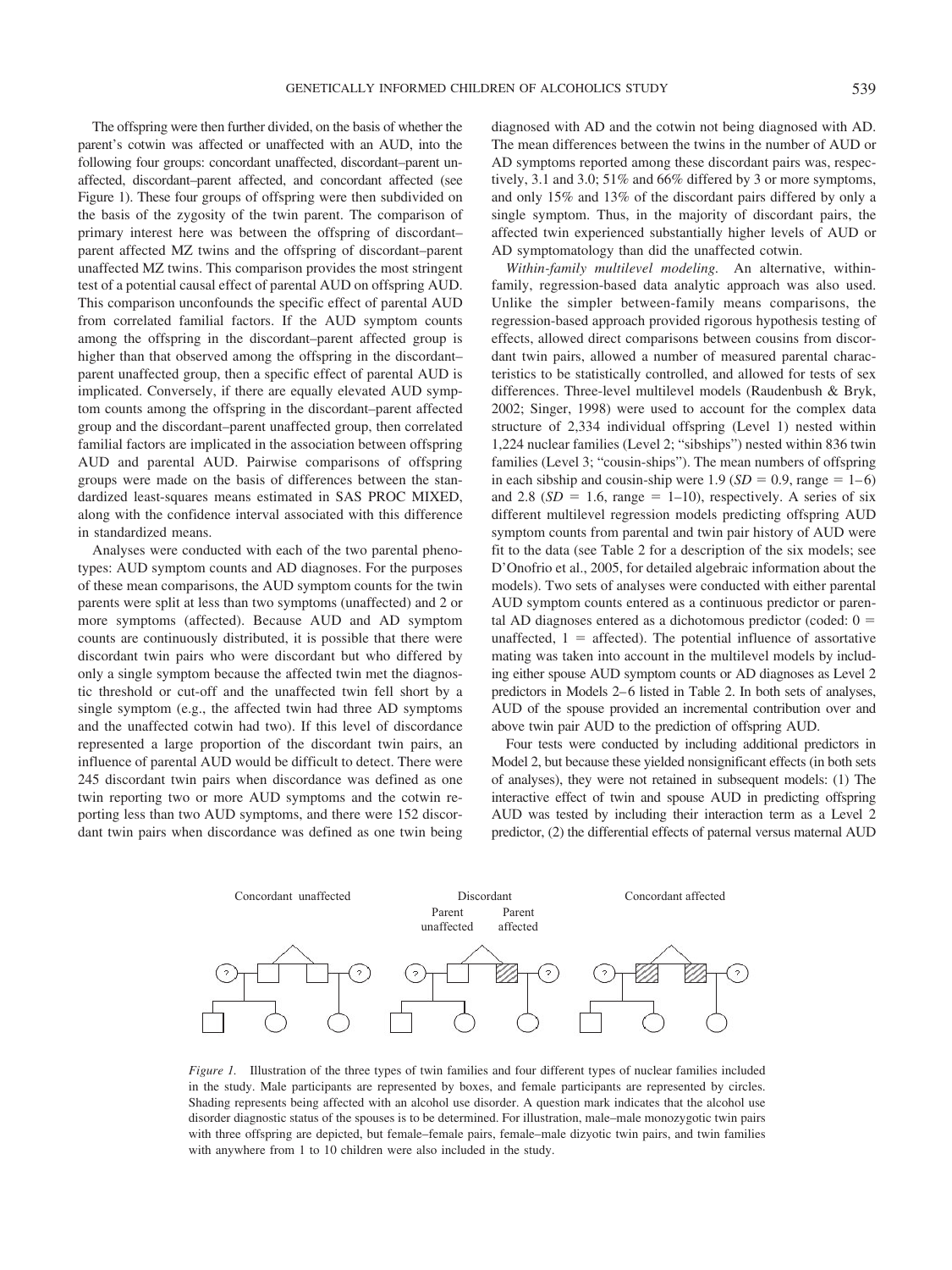| Table 2 |  |                                                    |  |
|---------|--|----------------------------------------------------|--|
|         |  | Summary of the Multilevel Regression Models Tested |  |

| Model | Description                                                   | Parameters of interest                                          | Explanation and interpretation                                                                                                                                                                                                                                                                                                                                                                                                                                                                                                                                                                                                                                                                                                                                                 |
|-------|---------------------------------------------------------------|-----------------------------------------------------------------|--------------------------------------------------------------------------------------------------------------------------------------------------------------------------------------------------------------------------------------------------------------------------------------------------------------------------------------------------------------------------------------------------------------------------------------------------------------------------------------------------------------------------------------------------------------------------------------------------------------------------------------------------------------------------------------------------------------------------------------------------------------------------------|
| 1     | Unconditional<br>model                                        | Random effects                                                  | This is the proportion of variation in offspring AUD explained by<br>each of the three levels.                                                                                                                                                                                                                                                                                                                                                                                                                                                                                                                                                                                                                                                                                 |
| 2     | Phenotypic model                                              | Twin parent AUD and spouse<br>parent AUD                        | This is a traditional analysis of the effect of parental AUD on<br>offspring AUD, correctly accounting for the levels of clustering<br>in the data.                                                                                                                                                                                                                                                                                                                                                                                                                                                                                                                                                                                                                            |
| 3     | Phenotypic model<br>with covariates                           | Reductions in twin parent AUD and<br>spouse parent AUD          | This is the extent to which the relation between parental and<br>offspring AUD is reduced when controlling for demographic<br>characteristics, other substance use, and other psychopathology<br>in the twins and spouses.                                                                                                                                                                                                                                                                                                                                                                                                                                                                                                                                                     |
| 4     | Cotwin-control<br>model                                       | Between-twin-family effect of<br>twins' AUD                     | This is the effect of the mean AUD score for the twin pair on<br>offspring AUD. (For a diagnosis, this would equal 0 for<br>concordant unaffected twin pairs, 0.5 for discordant pairs, and<br>1 for concordant affected pairs.) This affects siblings and<br>cousins equally.                                                                                                                                                                                                                                                                                                                                                                                                                                                                                                 |
|       |                                                               | Within-twin-family effect of twin's<br>AUD                      | This is the difference between an individual twin parent AUD<br>score and the mean AUD score for the twin pair. This affects<br>siblings equally, but can differ for cousins. Twins who are<br>concordant (or have the same number of symptoms) will both<br>have scores of zero; in discordant pairs, the twin with an AUD<br>(or with more AUD symptoms) will have a positive score, and<br>the twin without an AUD (or with fewer symptoms) will have<br>a negative score. This parameter estimates whether, among the<br>offspring of discordant twin pairs, the offspring of the twin<br>with an AUD (or with more AUD symptoms) have more AUD<br>symptoms than their cousins. This provides a key test of a<br>potential causal effect of parental AUD on offspring AUD. |
| 5     | Within-zygosity<br>cotwin-control<br>model                    | MZ within-twin-family effect of<br>twins' AUD                   | The within-twin-family effect from Model 4, in the presence of a<br>new interaction term, estimates whether, among the offspring<br>of discordant MZ twin pairs, the offspring of the twin with an<br>AUD (or more AUD symptoms) have more AUD symptoms<br>than their cousins. This provides the most stringent test of a<br>potential causal effect of parental AUD on offspring AUD.                                                                                                                                                                                                                                                                                                                                                                                         |
|       |                                                               | DZ-MZ within-twin-family effect<br>of twin's AUD                | The interaction of the within-twin-family effect from Model 4<br>and twin zygosity (coded $MZ = 0$ and $DZ = 1$ ), in the<br>presence of the within-twin-family effect from Model 4,<br>estimates whether the within-twin-family effect differs by<br>zygosity. This provides a test of whether the familial<br>confounds explaining the association between parental and<br>offspring AUD are in part genetic.                                                                                                                                                                                                                                                                                                                                                                |
| 6     | Within-zygosity<br>cotwin-control<br>model with<br>covariates | Reduction in the between-twin-<br>family effect of twins' AUD   | The extent to which the between-families association between<br>parental and offspring AUD is reduced when controlling for<br>demographic characteristics, other substance use, and other<br>psychopathology in the twins and spouses.                                                                                                                                                                                                                                                                                                                                                                                                                                                                                                                                         |
|       |                                                               | Reduction in the MZ within-twin-<br>family effect of twin's AUD | The extent to which the potential causal effect of parental AUD<br>on offspring AUD is reduced when controlling for<br>demographic characteristics, other substance use, and other<br>psychopathology in the twins and spouses.                                                                                                                                                                                                                                                                                                                                                                                                                                                                                                                                                |



in predicting offspring AUD was examined (after recoding the twin and spouse AUD indicators into paternal and maternal AUD indicators) by including them as separate Level 2 predictors, (3) the differential prediction of AUD in male versus female offspring was tested by including the interaction of parental AUD with offspring sex in the model as a Level 1 predictor, and (4) differences in the prediction of AUD as a function of offspring age was tested by including the interaction of parental AUD with offspring age and/or age<sup>2</sup> in the model as a Level 1 predictor. Other psychopathology and substance use in the twins and spouses were included (as Level 2 predictors) in Models 3 and 6 to allow for examination of the specificity of the effect of parental AUD and isolation of the effect of parental AUD from other measured risk factors.

# Results

Prior to conducting the more complicated, genetically informed analyses based on offspring AUD symptom counts, we conducted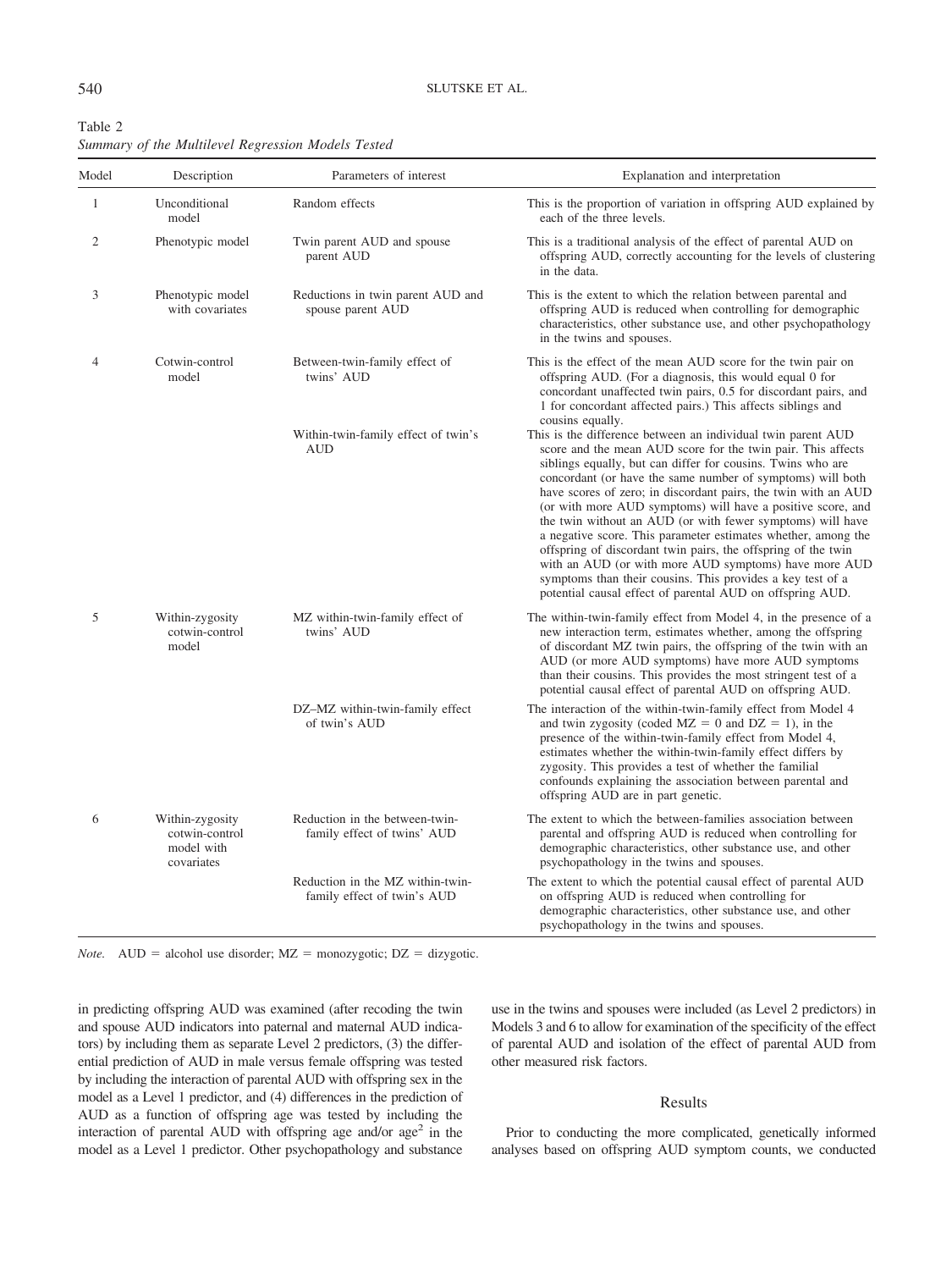standard children-of-alcoholics analyses of the relation between parental AD diagnosis and offspring AD diagnosis in order to facilitate comparisons with previous children-of-alcoholics studies. Logistic regression analyses were conducted predicting offspring AD diagnosis from parental AD diagnosis, accounting for the clustering in the data and using weights to account for the selected nature of the sample. Offspring of parents with a history of AD were significantly more likely to have a history of AD than were offspring of parents without a history of AD (odds ratio = 2.7; 95% CI: 1.2, 6.2),  $\chi^2(1, N)$  $= 2,334$ )  $= 5.3, p = .02$ . The strength of this association did not differ when the father versus the mother had a history of AD,  $\chi^2(1, N =$  $2,334$ ) = 0.8,  $p = .38$ , or when the offspring was male or female,  $\chi^2(1, N = 2,334) = 0.5, p = .50.$ 

# *Offspring Mean AUD Symptom Counts by Parental and Twin Pair History of Alcohol Use Disorder*

*Using AUD symptom counts in parents.* The first two rows in Table 3 (All twins) show that offspring of parents with two or more lifetime symptoms of AUD had higher scores on the AUD symptom count than did offspring of parents with fewer than two lifetime AUD symptoms (0.17 versus  $-0.06$ ), although the difference in standardized means was small (effect size  $d = .24,95\%$  CI: 0.12, 0.35). This association was probably not due to a causal effect of parental AUD, because the mean symptom count was the same among the offspring of the affected compared with the offspring of the unaffected twins from MZ discordant pairs (0.00 versus 0.02,  $d = -.02, 95\%$  CI:  $-0.31$ , 0.28; Rows 4 and 5 in Table 3).<sup>5</sup>

*Using AD diagnoses in parents.* Offspring of parents with a lifetime diagnosis of AD had higher scores on the AUD symptom count than did offspring of parents without a lifetime diagnosis of AD<sup>6</sup> (0.25 versus  $-0.03$ ,  $d = .29$ , 95% CI: 0.12, 0.46; Rows 1 and 2 in Table 4). It was not possible to establish a causal effect of parental AD because the mean symptom count was not substantially higher among the offspring of the affected compared with the offspring of the unaffected twins from the MZ discordant pairs  $(0.21 \text{ versus } 0.03, d = .17, 95\% \text{ CI: } -0.24, 0.58; \text{Rows } 4 \text{ and } 5 \text{ in }$ Table  $4$ ).<sup>7</sup>

In both sets of analyses, offspring from twin pairs in which both twins were affected with an AUD were at higher risk for the development of AUD symptoms than were offspring from discordant pairs in which only their parent was affected. This makes sense under the widely held assumption that the etiology of AUD is multifactorial and suggests that families with two affected twins will have a greater loading of the familial risk factors for AUD than will families with only one affected twin. This increased familial loading may be due to either genetic or environmental factors that are shared by twins. In the previous CoT study of Jacob et al. (2003), offspring of parents corresponding to those from rows 5, 6, 9, and 10 in Table 4 were combined together into a single MZ and DZ AD group. The results presented in Table 4 suggest that there will be stronger evidence for a potential causal effect of parental AD when this combined group is used in analyses because the difference between this combined parent affected group (i.e., corresponding to rows 5, 6, 9, and 10 combined) and the parent unaffected group will be larger than the difference that is obtained when analyses are limited to the offspring of discordant twin pairs.

In the CoT design, evidence for genetic risk factors contributing to parent–offspring transmission can be demonstrated by observing more pathology in the offspring of the unaffected twins from MZ discordant pairs compared with the offspring of the unaffected twins from DZ discordant pairs. In neither set of between-family analyses was there such evidence of genetic risk contributing to parent–offspring transmission of AUD (Rows 4 and 8 in Table 3: 0.02 versus 0.02,  $d = 0.01$ , 95% CI:  $-0.24$ , 0.25; Rows 4 and 8 in Table 4: 0.03 versus 0.17,  $d = -0.15$ , 95% CI:  $-0.49$ , 0.20). However, the very broad confidence intervals around these effect

<sup>5</sup> The choice to use a cut-off of 2 or more AUD symptoms in the parents was primarily based on statistical power:  $25\%$  of the twin parents ( $n = 302$ ) were at or above this cut-off. However, this threshold may have been too low to detect an influence of parental AUD. Therefore, the analyses were repeated with higher cut-offs of 3 or more AUD symptoms and 4 or more AUD symptoms; there were two few affected twin parents to examine the effect of higher thresholds of between 5 to 11 AUD symptoms. The results with the higher cut-offs did not differ substantially from the results with a cut-off of 2 AUD symptoms. The effect sizes of the differences in the mean AUD symptom counts of offspring in Row 1 versus Row 2 and Row 4 versus Row 5 were  $d = .26$  (95% CI: 0.13, 0.40) and  $d = .16$  (95% CI:  $-.20, 0.53$ ), respectively, with a cut-off of 3 AUD symptoms, and the effect sizes were  $d = .32$  (95% CI: 0.14, 0.50) and  $d = .08$  (95% CI:  $-0.38$ , 0.54), respectively, with a cut-off of 4 AUD symptoms. Thresholds more extreme than 2 or more AUD symptoms yielded slightly larger differences in the AUD symptom counts of the offspring of affected versus unaffected twins from discordant pairs, but the differences were still small and not statistically significant.

<sup>6</sup> In this CoT sample (and in the larger unselected twin sample), twins with an AUD diagnosis had fewer offspring (they were less likely to have any offspring, although there was no difference in the number of offspring among those who had at least one offspring). Inspection of Tables 3 and 4 reveals that there were fewer offspring among the affected twins than among the unaffected twins from discordant pairs. Among the 245 discordant twin pairs (79  $MZ + 166$  DZ) presented in Table 3, the affected and unaffected twins had 273 and 349 offspring, respectively, and among the 152 discordant twin pairs  $(48$  MZ  $+$  104 DZ) in Table 4, the affected and unaffected twins had 110 and 138 offspring, respectively. The analyses for Tables 3 and 4 were rerun, including only those offspring of twins in which both twins from the pair had at least 1 child in this CoT study (67% of the offspring); this restriction resulted in very similar numbers of offspring among the affected and unaffected twins from discordant pairs. Restricting the analyses to twins with offspring did not change any of the findings in this study. The reduced childbearing among twins with a history of an AUD, compared with twins without a history of an AUD, probably did not affect the results of this study.

<sup>7</sup> Some previous studies have focused on a combined group of MZ and DZ discordant twin pairs either exclusively (e.g., Lynskey et al., 2003; Harden, Lynch, et al., 2007) or in addition to the more conservative comparison of discordant MZ twin pairs presented here (e.g., D'Onofrio et al., 2007; Slutske et al., 2004) in testing potentially causal environmental effects. The rationale is that DZ twins can also serve as a control, especially when there are no differences in the magnitude of the effect observed in discordant MZ twin pairs and DZ twin pairs (e.g., Lynskey et al., 2003). When the data from the offspring of discordant MZ and DZ twin pairs were combined, the mean AUD symptom counts among the offspring of affected twins versus the offspring of unaffected twins from discordant pairs were 0.02 versus 0.02, respectively  $(d = .00, 95\% \text{ CI: } -0.17, 0.18)$ , with the broader definition of AUD in the twins (corresponding to Table 3), and 0.23 versus 0.12, respectively,  $(d = .10, 95\% \text{ CI: } -0.13, 0.34)$  with the narrower definition of AUD in the twins (corresponding to Table 4). The results of the analyses collapsed across zygosity were very similar to the results obtained when only the offspring of discordant MZ twin pairs were included in the analyses, but the confidence intervals around the estimates were substantially narrower due to the increased sample size.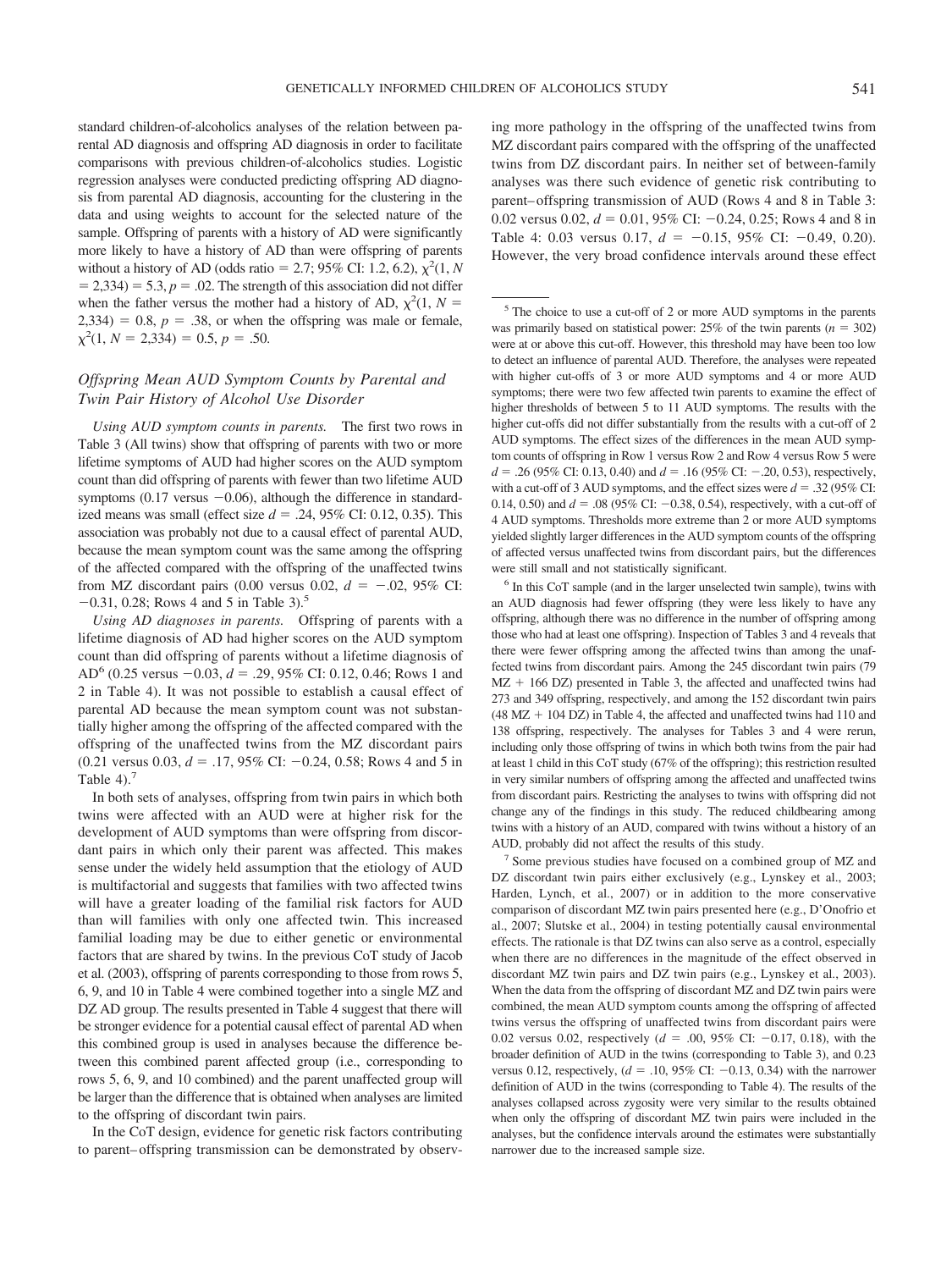| ×<br>- 1     |  |
|--------------|--|
| I<br>۰.<br>× |  |

|     |                                                     | Offspring alcohol use disorder symptom count |                        |               |           |                |
|-----|-----------------------------------------------------|----------------------------------------------|------------------------|---------------|-----------|----------------|
| Row | Alcohol use disorder in twin<br>parent or twin pair | $\boldsymbol{M}$                             | 95% CI                 | $n$ Offspring | $n$ Twins | $n$ Twin pairs |
|     |                                                     |                                              | All twins              |               |           |                |
|     | Twin parent unaffected                              | $-0.06$                                      | $-0.12, -0.01$         | 1.778         | 922       |                |
|     | Twin parent affected                                | 0.17                                         | 0.07, 0.27             | 556           | 302       |                |
|     |                                                     |                                              | Monozygotic twin pairs |               |           |                |
| 3   | Concordant-unaffected                               | $-0.10$                                      | $-0.18, -0.02$         | 809           |           | 271            |
| 4   | Discordant-parent unaffected                        | 0.02                                         | $-0.17, 0.22$          | 126           |           | 79             |
| 5   | Discordant-parent affected                          | 0.00                                         | $-0.23, 0.23$          | 86            |           |                |
| 6   | Concordant-affected                                 | 0.32                                         | 0.14, 0.51             | 171           |           | 62             |
|     |                                                     |                                              | Dizygotic twin pairs   |               |           |                |
|     | Concordant-unaffected                               | $-0.07$                                      | $-0.16, 0.02$          | 620           |           | 209            |
| 8   | Discordant-parent unaffected                        | 0.02                                         | $-0.13, 0.17$          | 223           |           |                |
| 9   | Discordant-parent affected                          | 0.03                                         | $-0.14, 0.19$          | 187           |           | 166            |
| 10  | Concordant-affected                                 | 0.41                                         | 0.19, 0.62             | 113           |           | 49             |

*Mean Covariate-Adjusted Offspring Alcohol Use Disorder Symptom Counts by Twin Parent or Twin Pair Alcohol Use Disorder Symptom Counts of Less Than Two (Unaffected) or Two or More (Affected) and Family Type*

*Note.* Covariates included were offspring age, age<sup>2</sup>, and sex, and co-parent (spouse) alcohol use disorder. Offspring symptom counts were transformed and standardized to a mean of zero and standard deviation of one. Means were weighted to produce estimates from the entire Australian Twin Registry cohort, and the confidence intervals reflect the clustered nature of the data. The boxes correspond to the discordant twin pairs in the tables. The two rows within each box correspond to either the affected or the unaffected twin from these discordant twin pairs.  $CI =$  confidence interval.

size estimates indicate that effect sizes consistent with heritabilities as high as 100% and 80% could not be ruled out on the basis of these results. This highlights the low power of this CoT design for detecting genetic effects.

# *Multilevel Regression Models of the Association Between Parental and Offspring AUD*

*Using AUD symptom counts in parents.* Table 5 presents the results of fitting the six multilevel regression models predicting offspring AUD symptom counts from AUD symptom counts in the parents. The unconditional model (Model 1) indicated that there was significant variation in offspring AUD attributable to all three levels: the individual offspring, nuclear family, and twin family levels. The proportion of variation accounted for by the nuclear family level  $[(0.21/0.21) + 0.07 + 0.60]$  can be interpreted as the sibling intraclass correlation for AUD symptoms  $(r = .24)$ . Similarly, the proportion of variation accounted for by the twin family level  $[(0.07/0.07) + 0.21 + 0.60]$  can be interpreted as the cousin intraclass correlation for AUD symptoms ( $r = .08$ ). The remaining 68% of the variation in offspring AUD was accounted for by influences not shared with siblings or cousins (and also any measurement error).

The phenotypic model (Model 2) is similar to a traditional childrenof-alcoholics study. This model confirmed a small but statistically significant effect of parental AUD on offspring AUD. Each standard deviation in AUD symptoms in the twin or in the spouse was associated with an additional 0.14 standard deviations in AUD symptoms among the offspring. The influence of maternal alcohol problems was slightly larger ( $b = .11, 95\%$  CI: 0.07, 0.15) but not statistically different from paternal alcohol problems ( $b = .08, 95\%$  CI: 0.06, 0.11) in predicting offspring AUD. The phenotypic model with covariates (Model 3) indicated that the effect of twin and spouse AUD on offspring AUD was still statistically significant after controlling for demographic characteristics, other substance use, and other psychopathology in the twins and spouses.

The results of fitting the cotwin–control model (Model 4) indicated that there was a statistically significant between-twinfamilies effect of AUD in a twin pair  $(b = .18, 95\% \text{ CI: } 0.12,$ 0.24); in other words, offspring of parents from twin pairs with a higher mean number of symptoms between the two twins had more AUD symptoms than did unrelated offspring of parents from twin pairs with a lower mean number of symptoms between the two twins. There was not a statistically significant within-twin-family effect ( $b = .06$ , 95% CI:  $-0.02$ , 0.14), meaning that offspring whose twin parent had more symptoms did not experience more AUD symptoms than did their cousins whose twin parent had fewer symptoms, and the results of Model 5 indicated that there also was not a statistically significant within-twin-family effect among the offspring of MZ twin pairs ( $b = .07, 95\%$  CI:  $-0.07$ , 0.21), nor was there a zygosity difference in the within-twinfamily effect of twin AUD ( $b = -.01, 95\%$  CI:  $-0.17, 0.15$ ), suggesting that the factors responsible for the parent–offspring transmission were unrelated to genetic risk. The results of Model 6 indicated that there was a reduced but still statistically significant between-twin-families effect of AUD in a twin pair, even after controlling for demographic characteristics, other substance use, and other psychopathology in the twins and spouses ( $b = .13, 95\%$ CI: 0.05, 0.21).

*Using AD diagnoses in parents.* The pattern of results of the multilevel regression models that used AD diagnoses in the parents as predictors was similar to the models that used AUD symptom counts (see Table 6). An AD diagnosis in the twin or in the spouse was associated with increases of 0.29 (95% CI: 0.11, 0.47) and 0.24 (95% CI: 0.08, 0.40) standard deviations, respectively, in AUD symptoms among the offspring (Model 2). The influence of maternal AD was slightly larger ( $b = .31,95\%$  CI: 0.03, 0.53) but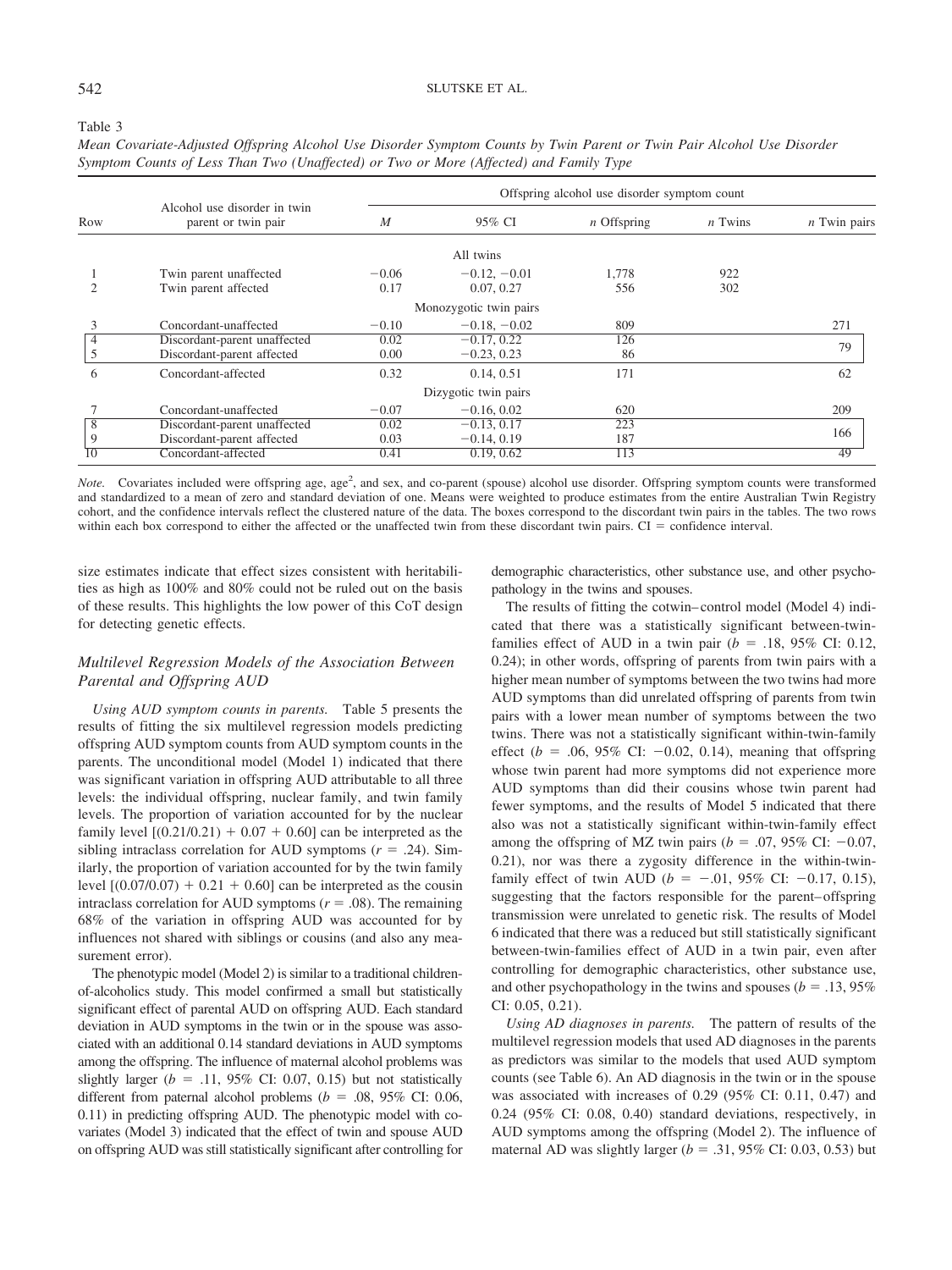|     |                                                   |                  |                        | Offspring alcohol use disorder symptom count |           |                |
|-----|---------------------------------------------------|------------------|------------------------|----------------------------------------------|-----------|----------------|
| Row | Alcohol dependence in twin<br>parent or twin pair | $\boldsymbol{M}$ | 95% CI                 | $n$ Offspring                                | $n$ Twins | $n$ Twin pairs |
|     |                                                   |                  | All twins              |                                              |           |                |
|     | Twin parent unaffected                            | $-0.03$          | $-0.08, 0.01$          | 2.116                                        | 1,102     |                |
|     | Twin parent affected                              | 0.25             | 0.09, 0.42             | 218                                          | 122       |                |
|     |                                                   |                  | Monozygotic twin pairs |                                              |           |                |
|     | Concordant-unaffected                             | $-0.05$          | $-0.12, 0.02$          | 1,023                                        |           | 348            |
| 4   | Discordant-parent unaffected                      | 0.03             | $-0.25, 0.31$          | 78                                           |           | 48             |
|     | Discordant-parent affected                        | 0.21             | $-0.11, 0.53$          | 55                                           |           |                |
| 6   | Concordant-affected                               | 0.41             | $-0.02, 0.84$          | 36                                           |           | 16             |
|     |                                                   |                  | Dizygotic twin pairs   |                                              |           |                |
|     | Concordant-unaffected                             | $-0.05$          | $-0.12, 0.03$          | 878                                          |           | 315            |
| 8   | Discordant-parent unaffected                      | 0.17             | $-0.03, 0.37$          | 138                                          |           | 104            |
| 9   | Discordant-parent affected                        | 0.23             | 0.02, 0.45             | 110                                          |           |                |
| 10  | Concordant-affected                               | 0.44             | $-0.22, 1.10$          | 17                                           |           | 5              |

| Mean Covariate-Adjusted Offspring Alcohol Use Disorder Symptom Counts by Twin Parent or Twin Pair History of Alcohol |  |  |  |  |  |  |
|----------------------------------------------------------------------------------------------------------------------|--|--|--|--|--|--|
| Dependence and Family Type                                                                                           |  |  |  |  |  |  |

*Note.* Covariates included were offspring age, age<sup>2</sup>, and sex, and co-parent (spouse) alcohol use disorder. Offspring symptom counts were transformed and standardized to a mean of zero and standard deviation of one. Means were weighted to produce estimates from the entire Australian Twin Registry cohort, and the confidence intervals reflect the clustered nature of the data. The boxes correspond to the discordant twin pairs in the tables. The two rows within each box correspond to either the affected or the unaffected twin from these discordant twin pairs.  $CI =$  confidence interval.

not statistically different from paternal AD ( $b = .25,95\%$  CI: 0.11, 0.38) in predicting offspring AUD. After controlling for demographic characteristics, other substance use, and other psychopathology in the twins and spouses, the influence of twin and spouse AD remained statistically significant (Model 3). Models 4–6 indicated that there were statistically significant, between-twinfamilies effects ( $b = .45, 95\%$  CI: 0.23, 0.67) that remained significant even with the inclusion of covariates ( $b = .33, 95\%$  CI: 0.09, 0.57), but there was no evidence of statistically significant within-twin-family effects among all of the offspring  $(b = .10, )$ 95% CI:  $-0.14$ , 0.34) or among the offspring of MZ twin pairs  $(b = .19, 95\% \text{ CI: } -0.22, 0.60)$  and no evidence of a zygosity difference in the within-twin-family effect of twin AUD ( $b$  =  $-.13, 95\%$  CI:  $-0.64, 0.38$ ).

# *A Comparison of the Results With the Two Analytic Approaches*

The results of the between-families means comparisons and within-family multilevel regression modeling were consistent in failing to detect a statistically significant effect of parental AUD on offspring AUD symptoms after controlling for correlated familial factors, and in suggesting that this effect was modest at best. In the between-families analyses, the differences in standardized means ranged from  $-0.02$  to 0.17 between the offspring of affected twins and those of the unaffected twins from discordant MZ twin pairs. In the within-family multilevel regression modeling, the differences between the offspring of twins from discordant MZ pairs were small and positive, with regression coefficients indicating that being the offspring of the twin with more AUD symptoms (when AUD symptom counts among the parents was used as the predictor) or the offspring of the affected twin in discordant pairs (when AD diagnoses among the parents was used as the predictor) was associated with increases in AUD symptoms in the offspring ranging from 0.07 to 0.19 *SD*. In neither set of analyses was it possible to discern whether the correlated familial factors responsible for the association between offspring AUD and parental AUD were correlated genetic factors or correlated environments.

#### *Post Hoc Power Calculations*

With a focus on the size of parameter estimates and their associated confidence intervals, the issue of statistical power becomes less relevant. This is because even in the absence of statistical significance, an effect size and its confidence interval provides an important contribution to cumulative knowledge in psychology (Schmidt, 1996) and because once a study is conducted and the data are analyzed, "confidence intervals replace calculated power in describing results" (Wilkinson & The Task Force on Statistical Inference, 1999, p. 596). Nonetheless, many readers expect to see a discussion of statistical power when statistically nonsignificant results are obtained. Post hoc power calculations may provide useful information for interpreting the results of this study and may provide a justification for why there was not more of a focus on parsing the correlated familial factors responsible for the association between offspring AUD and parental AUD into genetic and environmental components. Thus, we present approximate power for the between-families means comparisons based on published power tables (Cohen, 1988) and the power for the within-family multilevel regression modeling based on a series of simulations.

In the between-families means comparisons, there was inadequate power to detect the very small mean differences observed between the offspring of discordant–affected twins and discordant–unaffected twins in the combined sample of MZ and DZ discordant twin pairs (see footnote 7; power  $\le$  .20) or among the offspring of affected twins versus unaffected twins from discordant MZ twin pairs (power  $\leq$  .20); there was respectable power to detect small effect sizes of .30 in the combined sample of the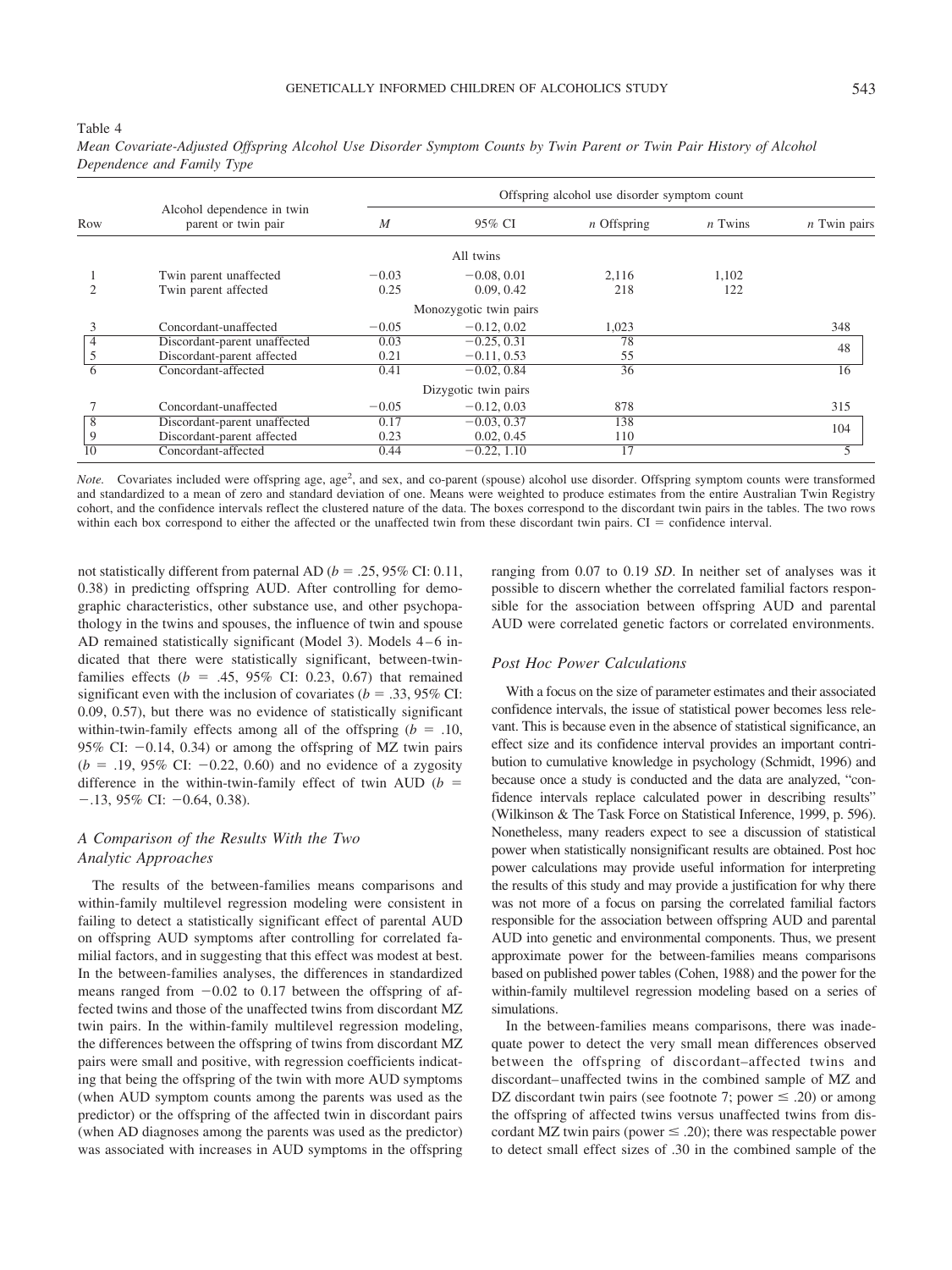#### 544 SLUTSKE ET AL.

|                                         | Model 1 |           | Model 2                              |           | Model 3       |           | Model 4  |           | Model 5  |           | Model 6  |         |
|-----------------------------------------|---------|-----------|--------------------------------------|-----------|---------------|-----------|----------|-----------|----------|-----------|----------|---------|
| Parameter                               | b       | <b>SE</b> | b                                    | <b>SE</b> | b             | <b>SE</b> | b        | <b>SE</b> | b        | <b>SE</b> | b        | SE      |
|                                         |         |           | Random effects (variance components) |           |               |           |          |           |          |           |          |         |
| Twin family: Level 3                    | $.07*$  | .03       | $.06*$                               | .03       | $.06*$        | .03       | $.06*$   | .03       | $.06*$   | .03       | $.06*$   | .03     |
| Nuclear family: Level 2                 | $.21*$  | .04       | $.20*$                               | .03       | $.19*$        | .03       | $.20*$   | .03       | $.20*$   | .03       | $.19*$   | .03     |
| Offspring: Level 1                      | $.60*$  | .02       | $.54*$                               | .02       | $.54*$        | .02       | $.54*$   | .02       | $.54*$   | .02       | $.54*$   | .02     |
|                                         |         |           |                                      |           | Fixed effects |           |          |           |          |           |          |         |
| Twin pair AUD                           |         |           |                                      |           |               |           |          |           |          |           |          |         |
| Parent AUD: Level 2                     |         |           | $.14*$                               | .02       | $.09*$        | .03       |          |           |          |           |          |         |
| Between-twin families: Level 3          |         |           |                                      |           |               |           | $.18*$   | .03       | $.18*$   | .03       | $.13*$   | .04     |
| Within-twin families: Level 2           |         |           |                                      |           |               |           | .06      | .04       |          |           |          |         |
| MZ within-twin families: Level 2        |         |           |                                      |           |               |           |          |           | .07      | .07       | .05      | .07     |
| DZ-MZ within-twin families: Level 2     |         |           |                                      |           |               |           |          |           | $-.01$   | .08       | $-.02$   | .08     |
| Spouse AUD: Level 2                     |         |           | $.14*$                               | .03       | $.14*$        | .03       | $.14*$   | .03       | $.14*$   | .03       | $.14*$   | .03     |
| Offspring covariates: Level 1           |         |           |                                      |           |               |           |          |           |          |           |          |         |
| <b>Sex</b>                              |         |           | $.45*$                               | .04       | $.46*$        | .04       | $.45*$   | .04       | $.45*$   | .04       | $.46*$   | .04     |
| Age                                     |         |           | $.20*$                               | .04       | $.20*$        | .04       | $.20*$   | .04       | $.20*$   | .04       | $.20*$   | .04     |
| $\overline{Age}^2$                      |         |           | $-.004*$                             | < 0.001   | $-.004*$      | < 0.001   | $-.004*$ | < .001    | $-.004*$ | < 0.001   | $-.004*$ | < 0.001 |
| Twin covariates: <sup>a</sup> Level 2   |         |           |                                      |           |               |           |          |           |          |           |          |         |
| Cigarette use                           |         |           |                                      |           | $.13*$        | .05       |          |           |          |           | $.13*$   | .05     |
| History of conduct disorder symptoms    |         |           |                                      |           | $.08*$        | .02       |          |           |          |           | $.08*$   | .02     |
| Spouse covariates: <sup>a</sup> Level 2 |         |           |                                      |           |               |           |          |           |          |           |          |         |
| Age at first child                      |         |           |                                      |           | $-.01*$       | .006      |          |           |          |           | $-.01*$  | .006    |

*Parameter Estimates of Multilevel Models Predicting Offspring Alcohol Use Disorder (AUD) Symptom Counts From AUD Symptom Counts in the Twin Parent or Twin Pair*

*Note.* Parameters are unstandardized. Parental and offspring symptom counts are distributed as *z* scores. The parameters were weighted to produce estimates from the entire Australian Twin Registry cohort, and the standard errors reflect the clustered nature of the data.  $MZ = \text{monozygotic}$ ;  $DZ = \text{digugotic}$ .<br><sup>a</sup> Only covariates with significant unique effects are shown; the covariates inclu

of their first child, frequency of church attendance, divorce, use of cigarettes, use of any illegal substances, conduct disorder symptoms, symptoms of major depression, suicidality. See Table 2 for an explanation of the models.  $p < .05$ .

offspring of affected twins versus unaffected twins from discordant MZ and DZ twin pairs (power  $\ge$  .74), and there was inadequate power to detect effect sizes less than .30 among the offspring of affected twins versus unaffected twins from discordant MZ twin pairs (power  $< 0.47$ ). The power to detect a very small effect size of 0.13 between the offspring of unaffected MZ twins versus DZ twins from discordant pairs (an effect size consistent with a heritability of 52%) was also inadequate (power  $\leq 0.35$ ).<sup>8</sup>

In the within-family multilevel regression modeling with AUD symptom counts of the parents as predictors, the power was inadequate (power  $= .16$ ) to detect the small effect observed in the present study but was respectable enough (power  $= .72$ ) to detect a withintwin-family effect of  $b = .15$  (still a modest effect). Given the within-twin-family effect observed in the present study ( $b = .06$ ), or an even larger within-twin-family effect of  $b = .15$ , the power was only .07 or .21, to detect a statistically significant interaction between within-twin-family effect and twin zygosity. This interaction term provides a test of whether the familial confounds explaining the association between parental and offspring AUD are in part genetic (see Table 2). The power to parse the within-family confounds into genetic and environmental components was extremely low.

## *Effect of Exposure to Parental Alcoholism*

In general community samples, many individuals with a history of AUD will represent transient, short-lived cases that remitted in early adulthood. The results of this study might be explained by the fact that some of the offspring of affected parents may not have been directly exposed to or may have had limited exposure to their parents' alcohol problems (Windle & Tubman, 1999). The recency of AUD symptoms were not assessed in the twins but were assessed in the spouses. On the basis of the self-reports of symptom recency among the spouses with any AUD symptoms, we determined that 14% of the offspring were born after the last symptom occurrence and were thus never directly exposed to the alcohol problems in this particular parent. However, any possible

<sup>&</sup>lt;sup>8</sup> The effect size used in the power calculation for detecting a genetic influence was based on an extension of a regression technique used to analyze twin data (DeFries & Fulker, 1985). In standardized twin data, twice the difference between the means of MZ cotwins and DZ cotwins of affected probands provides an estimate of the heritability of a continuous trait. Similarly, in standardized CoT data, four times the difference between the means of nieces and nephews of MZ affected versus DZ affected aunts and uncles from discordant twin pairs provides an estimate of the heritability of a continuous trait. Power calculations were based on the heritability of the AUD symptom count among the twins in this sample (52%; 95% CI: 40%–56%), which would translate into a standardized mean difference in the MZ and DZ offspring of discordant unaffected twins of .13 (i.e., .52/4). The very small mean difference expected with a moderately heritable trait highlights the low power of the CoT design for detecting genetic effects.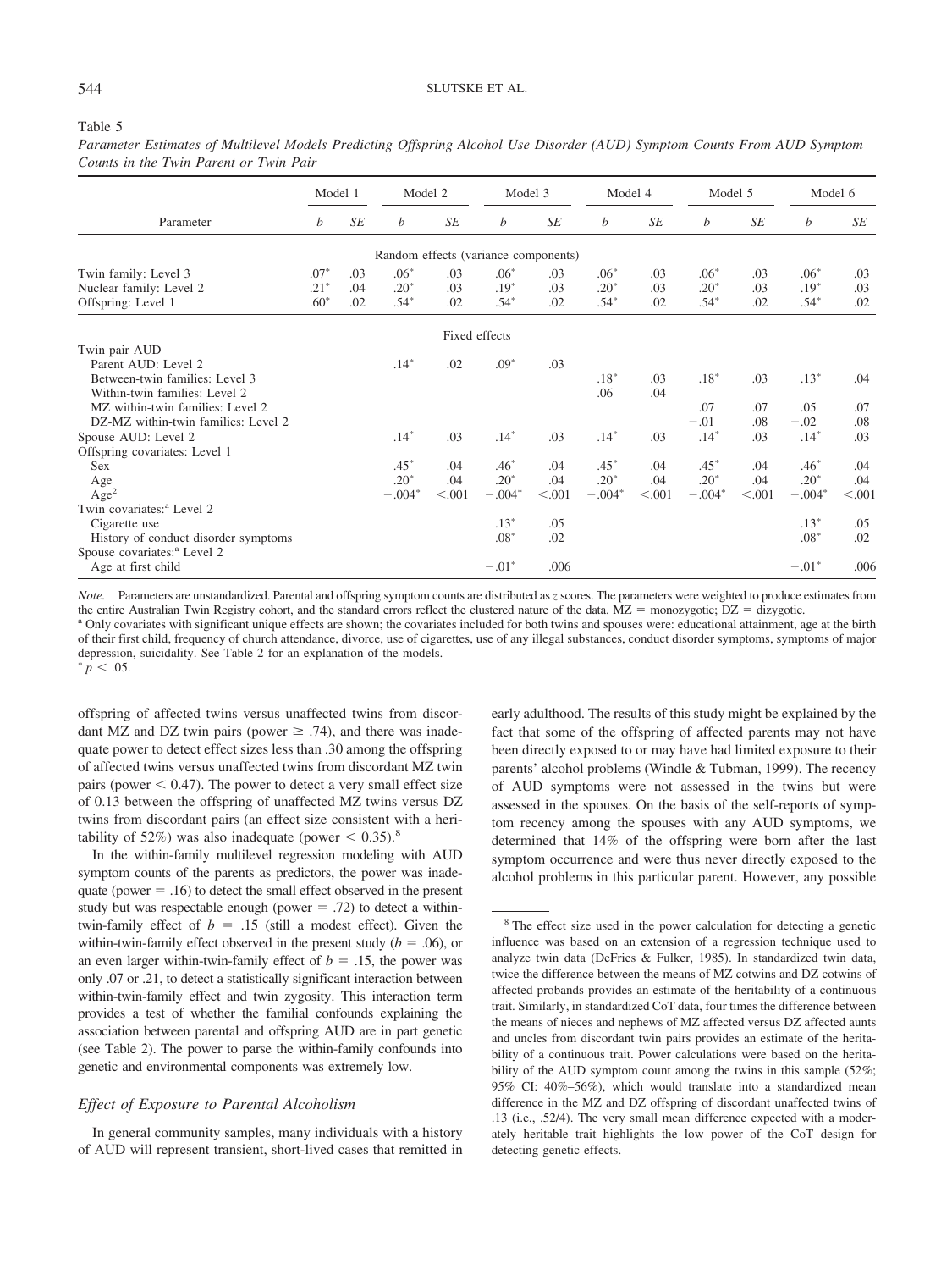|                                            | Model 1 |           | Model 2  |           | Model 3                              |           | Model 4  |           | Model 5  |           | Model 6  |         |
|--------------------------------------------|---------|-----------|----------|-----------|--------------------------------------|-----------|----------|-----------|----------|-----------|----------|---------|
| Parameter                                  | b       | <b>SE</b> | b        | <b>SE</b> | b                                    | <b>SE</b> | b        | <b>SE</b> | b        | <b>SE</b> | b        | SE      |
|                                            |         |           |          |           | Random effects (variance components) |           |          |           |          |           |          |         |
| Twin family: Level 3                       | $.07*$  | .03       | $.06*$   | .03       | $.06*$                               | .03       | $.07*$   | .03       | $.07*$   | .03       | $.06*$   | .03     |
| Nuclear family: Level 2                    | $.21*$  | .04       | $.22*$   | .04       | $.20*$                               | .03       | $.21*$   | .04       | $.21*$   | .04       | $.20*$   | .03     |
| Offspring: Level 1                         | $.60*$  | .02       | $.54*$   | .02       | $.54*$                               | .02       | $.54*$   | .02       | $.54*$   | .02       | $.54*$   | .02     |
|                                            |         |           |          |           | Fixed effects                        |           |          |           |          |           |          |         |
| Twin pair AD                               |         |           |          |           |                                      |           |          |           |          |           |          |         |
| Parent AUD: Level 2                        |         |           | $.29*$   | .09       | $.17*$                               | .09       |          |           |          |           |          |         |
| Between-twin families: Level 3             |         |           |          |           |                                      |           | $.45*$   | .11       | $.45*$   | .11       | $.33*$   | .12     |
| Within-twin families: Level 2              |         |           |          |           |                                      |           | .10      | .12       |          |           |          |         |
| MZ within-twin families: Level 2           |         |           |          |           |                                      |           |          |           | .19      | .21       | .10      | .21     |
| DZ-MZ within-twin families: Level 2        |         |           |          |           |                                      |           |          |           | $-.13$   | .26       | $-.15$   | .25     |
| Spouse AD: Level 2                         |         |           | $.24*$   | .08       | $.20*$                               | .08       | $.24*$   | .08       | $.23*$   | .08       | $.20*$   | .08     |
| Offspring covariates: <sup>a</sup> Level 1 |         |           |          |           |                                      |           |          |           |          |           |          |         |
| <b>Sex</b>                                 |         |           | $.45*$   | .04       | $.46*$                               | .04       | $.45*$   | .04       | $.45*$   | .04       | $.46*$   | .04     |
| Age                                        |         |           | $.20*$   | .04       | $.20*$                               | .04       | $.20*$   | .04       | $.20*$   | .04       | $.20*$   | .04     |
| Age <sup>2</sup>                           |         |           | $-.004*$ | < 0.001   | $-.004*$                             | < 0.001   | $-.004*$ | < 0.001   | $-.004*$ | < 0.001   | $-.004*$ | < 0.001 |
| Twin covariates: <sup>a</sup> Level 2      |         |           |          |           |                                      |           |          |           |          |           |          |         |
| Cigarette use                              |         |           |          |           | $.16*$                               | .05       |          |           |          |           | $.15*$   | .05     |
| History of conduct disorder symptoms       |         |           |          |           | $.08*$                               | .02       |          |           |          |           | $.08*$   | .02     |
| Spouse covariates: <sup>a</sup> Level 2    |         |           |          |           |                                      |           |          |           |          |           |          |         |
| Age at first child                         |         |           |          |           | $-.01*$                              | .006      |          |           |          |           | $-.01*$  | .006    |

*Parameter Estimates of Multilevel Models Predicting Offspring Alcohol Use Disorder (AUD) Symptom Counts From AD Diagnosis in the Twin Parent or Twin Pair*

*Note.* Parameters are unstandardized. Offspring symptom counts are distributed as *z* scores. The parameters were weighted to produce estimates from the entire Australian Twin Registry cohort, and the standard errors reflect the clustered nature of the data. AD = alcohol dependence; MZ = monozygotic;  $DZ =$  dizygotic.<br><sup>a</sup> Only covariates with significant unique effects are shown; the covariates included for both twins and spouses were: educational attainment, age

at the birth of their first child, frequency of church attendance, divorce, use of cigarettes, use of any illegal substances, conduct disorder symptoms, symptoms of major depression, and suicidality. See Table 2 for an explanation of the models.  $p < .05$ .

exposure or years of possible exposure to the alcohol problems of this parent from birth to age 18 years (based on spouse self-reports of symptom onsets and offsets) did not significantly predict offspring symptom counts over and above spouse AUD symptom counts or diagnoses of AD.

## Discussion

Among the 2,334 offspring of twins in this study, 556 (23.8%) had a twin parent with a history of at least two AUD symptoms, and 218 (9.3%) had a twin parent with a history of AD. The offspring who were the children of alcoholics had higher AUD symptom counts than did the offspring who were the children of nonalcoholics (effect sizes of .24 and .29 based on the broader and narrower definitions of alcoholism in the parents, respectively). These small differences in AUD symptom counts in the children of alcoholics versus the children of nonalcoholics can potentially be explained by the combined influence of two types of risk factors: (a) exposure to alcoholism in a parent, including characteristics of the childhood rearing environment provided by, and direct modeling of the drinking behavior of, the alcoholic parent and (b) familial risk factors that are associated with having an alcoholic birth parent, including susceptibility genes and environmental correlates, such as religious affiliation and socioeconomic status.

Studying the offspring of twins that are discordant for alcoholism allows one to unconfound these two sets of potential explanatory variables. The first set of risk factors would only pertain to the offspring of the affected twins, whereas the second set of risk factors would pertain to the offspring of both the affected twin and the unaffected twin. The most stringent control for correlated genetic factors comes from a comparison of the offspring of MZ twins discordant for alcoholism. Among the 212 offspring of MZ twins discordant for the broader definition of alcoholism and the 133 offspring of MZ twins discordant for the narrower definition of alcoholism, there was no longer a statistically significant difference between the children of alcoholics and the children of nonalcoholics (effect sizes of  $-.02$  and .17). The results of this study suggest that if there is a potentially causal effect of being exposed to an alcoholic parent, it is modest at best.

Failure to detect a significant, direct environmental effect of exposure to parental alcoholism is consistent with the results of adoption studies (Cadoret et al., 1985, 1987; Cloninger et al., 1985; Goodwin et al., 1974; McGue, Sharma, & Benson, 1996) and with a study of adult female twins and their parents (Kendler et al., 1994) but is inconsistent with the results of the only other CoT study of the intergenerational transmission of alcoholism (Jacob et al., 2003). The most likely explanation for this difference is in the disparate analytic approaches used in the two studies, in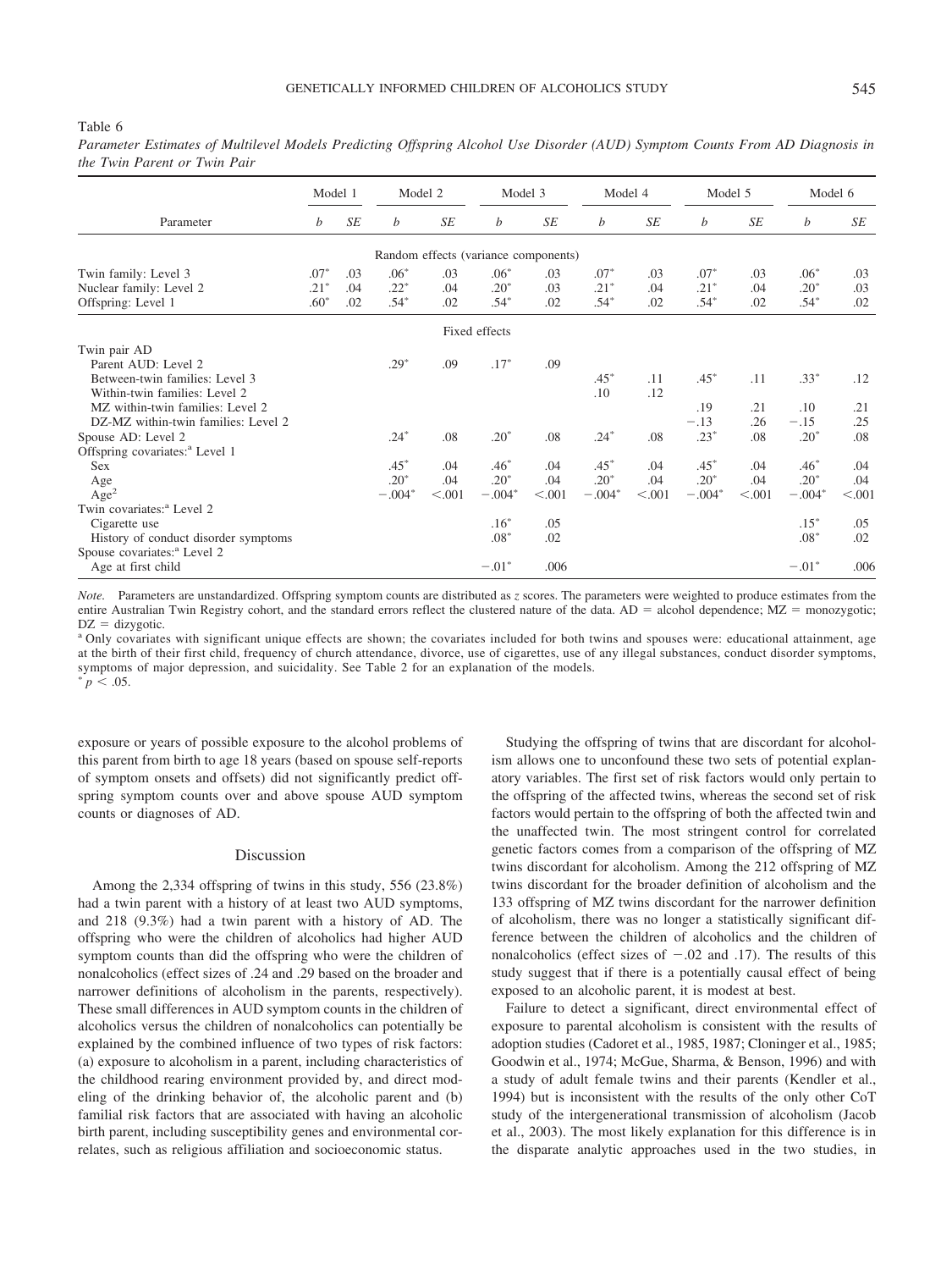particular, the way that the data from the offspring of twin pairs who were concordant for alcoholism were handled. In the previous study, such offspring were combined together with offspring of twin pairs in which only the parent was affected and the additional information gained by taking into account the density of alcoholism in the twin pair was ignored. Thus, the outcomes in these offspring contributed to the direct effect of parental alcoholism, that is, to the potential causal effect. In the present study, the density of alcoholism in the twin pair was taken into account in the between-families means comparisons by treating the offspring of concordant affected twin pairs as a distinct group and was taken into account in the multilevel analyses by modeling the effect of having 0, 1, or 2 members of a twin pair affected with alcoholism (or modeling the mean AUD symptom count for the twin pair with continuous symptom counts among the parents as a predictor) as a between-twin-families effect, that is, a correlated familial effect. This correlated familial effect was a significant predictor of offspring AUD (regression coefficients associated with increases in AUD symptoms in the offspring ranging from .15 and .45 standard deviations), and was also a much stronger predictor than the within-family effect of exposure to an alcoholic parent. This correlated familial effect was not specific to the offspring of alcoholic parents but extended to the cousins of these offspring as well, even when the cousin's parent was unaffected. In other words, the nephews and nieces of alcoholics were also at increased risk for alcoholism.

Results from two of the Iowa adoption studies (Cadoret et al., 1985, 1987) suggest that this correlated familial effect may be due, at least in part, to nongenetic differences between families. In one study, the magnitude of the associations of adoptee AA and alcohol problems in the adoptive parents, siblings, and more distant relatives (uncles, aunts, and grandparents) were equal (odds ratios  $= 3.1$ ; Cadoret et al., 1985), and in the other study, the magnitude of the associations between adoptee AA and alcohol problems in the adoptive parents (odds ratio  $= 2.7$ ) and in more distant relatives (odds ratio  $= 2.8$ ) were nearly equal (Cadoret et al., 1987). (Because of small sample sizes, none of these associations in the Iowa adoption studies were statistically significant.) Cadoret et al. (1985; 1987) speculated that these similar associations might be due to a common environmental factor, such as commonly held family attitudes toward alcohol consumption or cultural factors associated with family ethnicity. By incorporating parents, offspring, uncles and aunts, and nieces and nephews, the CoT design offers a unique perspective on the effective family environment. The results of this study are consistent with the hypothesis of a common environmental factor that Cadoret et al. (1985; 1987) described over two decades ago, on the basis of the results obtained from studies of adoptive families. Although the cause of the associations are unambiguous in data obtained from adoptive families, it was not possible with these CoT data to disentangle the extent to which the correlated familial factors responsible for the association between offspring AUD and parental AUD were correlated environmental factors or correlated genetic factors.

## *Characterizing the Familial Risk for Alcoholism*

Alcoholism researchers are increasingly recognizing the value of using a more fine-grained approach to characterizing the familial risk for alcoholism, rather than using a simple dichotomous classification based solely on a parent (Stoltenberg, Mudd, Blow, & Hill, 1998; Windle, 1996). For example, based on alcoholism in the parents and grandparents, studies have categorized offspring as coming from unigenerational or multigenerational alcoholism pedigrees or (e.g., Finn & Pihl, 1988), low-, medium-, or high-risk families (e.g., Barnow Schuckit, Smith, Preuss, & Danko, 2002; Windle, 1996); have used continuous counts of the number of affected relatives (e.g., Schuckit, Smith, Pierson, Danko, & Beltran, 2006); or have used weighted counts based on the degree of relatedness of the relative to the offspring (e.g., Zhou, King, & Chassin, 2006). Other studies have also included the uncles and aunts of the offspring in determining the familial density of alcoholism (Hill & Yuan, 1999; Hill et al., 2000). The benefits of this approach include the increased statistical power gained from a graded or continuous indicator of family history risk, and the identification of offspring at very high familial risk for alcoholism. Two results from the present study support this perspective. First, in all of the multilevel models, there was a significant additive (but not interactive) effect of twin and spouse alcoholism on offspring AUD symptoms. Offspring with both an alcoholic father and alcoholic mother had higher levels of AUD symptoms than did offspring with only one alcoholic parent. Second, the density of alcoholism in the twin pair significantly predicted AUD symptoms in the offspring. Typically, the goal of creating an index of the familial density of alcoholism is to identify offspring who are at especially high genetic risk for alcoholism; it is also likely that they are at especially high environmental risk for alcoholism as well.

## *Effect of Level of Exposure to an Alcoholic Parent*

Unlike density of alcoholism in the nuclear and twin family, the level of exposure to an alcoholic parent was not related to offspring risk of developing AUD symptoms. Because of concerns that some of the offspring of alcoholic parents may never have been directly exposed to their parent's alcoholism, we identified instances in which the parent reported that their last AUD symptom offset occurred before the birth of the child (such information was only available for the spouses of the twins). The 14% of offspring who were born after their parent's recovery (similar to 24% obtained in another community-based study of children of alcoholics; DeLucia, Belz, & Chassin, 2001) were not at significantly lower risk for developing AUD symptoms than were the offspring who were exposed to an alcoholic parent, and the number of years that the offspring could have been exposed to alcoholrelated problems in the parent was also not related to offspring AUD over and above the number of AUD symptoms or an AD diagnosis in the parent. In the Danish adoption study, there was also no systematic relation between the length of exposure to an alcoholic parent and AUD outcomes in the 30 sons who remained with their alcoholic birth parents (Goodwin et al., 1974), and in a community-based longitudinal study of children of alcoholics, there was no association between the recency of paternal AD symptoms (e.g., whether symptoms occurred in the past 3–5 years) and AUD diagnoses in offspring assessed in adolescence or in young adulthood (Chassin, Pitts, DeLucia, & Todd, 1999). In a recent article presenting follow-up analyses of the data from the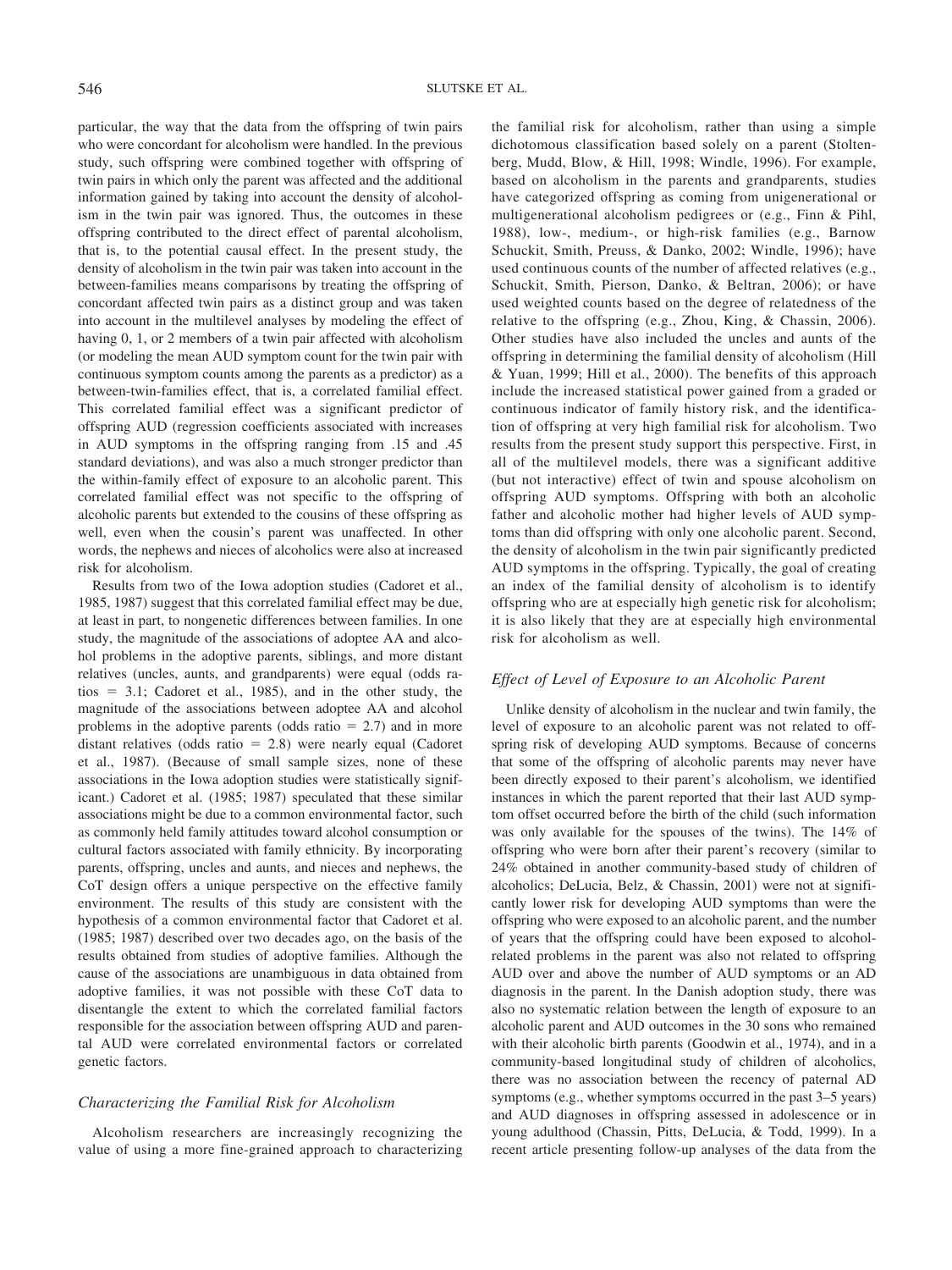## *Sex-of-Parent Effects*

The inclusion of large numbers of both male and female twins and spouses allowed for an examination of sex-of-parent effects based on direct interviews with both parents and their offspring. There is continuing debate over whether the offspring of alcoholic mothers are at increased risk for alcoholism compared with the offspring of nonalcoholic mothers and whether the risk conferred by an alcoholic mother equals the risk conferred by an alcoholic father. The results of a meta-analysis of 32 studies of the families of alcoholics published between 1930 and 1982 suggested that there was a stronger influence of paternal than maternal alcoholism on the risk of alcoholism in offspring (Pollock, Schneider, Gabrielli, & Goodwin, 1987). However, when only studies that included both fathers and mothers with alcoholism were examined, the influence of paternal and maternal alcoholism was nearly equal (McGue & Slutske, 1996). Additional within-study evidence from a large population-based twin study in which both parents were directly interviewed about their history of alcoholism (Kendler et al., 1994) and from analyses of the family history reports from 5,877 participants in the National Comorbidity Survey (Kendler, Davis, & Kessler, 1997) also suggested that the offspring of alcoholic mothers were as likely to develop alcoholism as the offspring of alcoholic fathers. More recently, a large, community-based longitudinal study (with either a combination of direct interview and family history reports or only family history reports) reported odds ratios of the associations between maternal AUD versus paternal AUD and offspring AD of 1.7 (nonsignificant) and 2.3 (significant), respectively (Lieb et al., 2002). Although the researchers concluded from this that paternal, but not maternal, AUD was related to AD in the offspring, it is not clear without conducting a formal test of the difference between these associations that an important sex-of-parent effect exists (the confidence intervals substantially overlapped). In the present study, there was no evidence for sex-of-parent effects; paternal versus maternal AUD (either AUD symptoms or AD diagnoses) conferred comparable risk for AUD symptoms in the offspring. Although there is disagreement in the literature, there appears to be stronger evidence to support the hypothesis that there are no sex-of-parent effects in the intergenerational transmission of alcoholism.

## *Sex-of-Offspring Effects*

There is less controversy in the literature about whether there are sex-of-offspring effects in the intergenerational transmission of alcoholism. Along with a number of other studies (e.g., Chassin et al., 1999; Kendler et al., 1997; Lieb et al., 2002; Lynskey, Fergusson, & Horwood, 1994), we found that parental AUD (either AUD symptoms or AD diagnoses) conferred the same risk for the development of AUD symptoms in male offspring as in female offspring (although Sher, Walitzer, Wood, & Brent, 1991, obtained a stronger effect of paternal alcoholism for young women than for young men in a children-of-alcoholics study of college freshman). All of the studies are in agreement that both male and female children of alcoholic parents are at increased risk, compared with the children of nonalcoholic parents, for developing AUDs.

# *Specificity of Effects*

The associations between parent and twin pair AUD and offspring AUD, although somewhat reduced, persisted even after indicators of externalizing and internalizing psychopathology and other substance use in the parents were taken into account. At least five more thorough investigations of the specificity of the effect of parental alcoholism on offspring AUD (and other outcomes) have been undertaken (Chassin et al., 1999; Hicks, Krueger, Iacono, McGue, & Patrick, 2004; Kendler et al., 1997; Lynskey et al., 1994; Ohannessian et al, 2004). The results of three of these studies (Chassin et al., 1999; Kendler et al., 1997; Lynskey et al., 1994) are consistent with the present study in finding evidence of effects that are unique to parental alcoholism, whereas the other two studies (Hicks et al., 2004; Ohannessian et al, 2004) found that all of the risk associated with parental alcoholism could be explained by more general effects shared with other psychiatric and substance use disorders. Rather than conclude that the risk associated with parental AUD is either completely shared or completely specific, we concur with Kendler et al. (1997) that there are most likely risks that are common to other parental disorders as well as risks that are specifically associated with parental AUD.

# *Lack of Evidence for Genetic Effects*

Although not a goal of this study, it is worth reflecting on reasons why there was no evidence for genetic influences in the intergenerational transmission of alcoholism in this CoT study. Similar results were also obtained in the previous CoT study of Jacob et al. (2003), who found that 11.7% and 11.1% of the 18–26-year-old offspring of MZ unaffected twins and DZ unaffected twins, respectively, from pairs discordant for AD had a lifetime history of AD. Adoption studies, on the other hand, have found evidence for genetic effects, at least among men (e.g., Cadoret et al., 1985, 1987; Cloninger, Bohman, & Sigvardsson, 1981; Goodwin et al., 1973). One possible explanation for this discrepancy is that the biological parents in the adoption studies, who were identified from alcoholism treatment programs or official records, represent more severe cases of alcoholism than do those identified among the twins and spouses in the communitybased CoT studies. Thus, the offspring of alcoholics in the adoption studies would be at higher genetic risk for alcoholism, on average, than would the offspring of alcoholics in the CoT studies.

The results of this study also appear to conflict with the convincing evidence from community-based twin studies of the heritability of alcoholism (e.g., Heath et al., 1997; Prescott et al., 1999). The fact that genetic influences were not a significant contributor to the parent–offspring association in this CoT study but did substantially contribute to the variation in risk for AUD in twin studies may suggest that the risk factors for the development of AUD may not completely overlap across parental and offspring generations (cf. Kendler et al., 1994). Another contributor to differences in the results of the CoT studies and the twin studies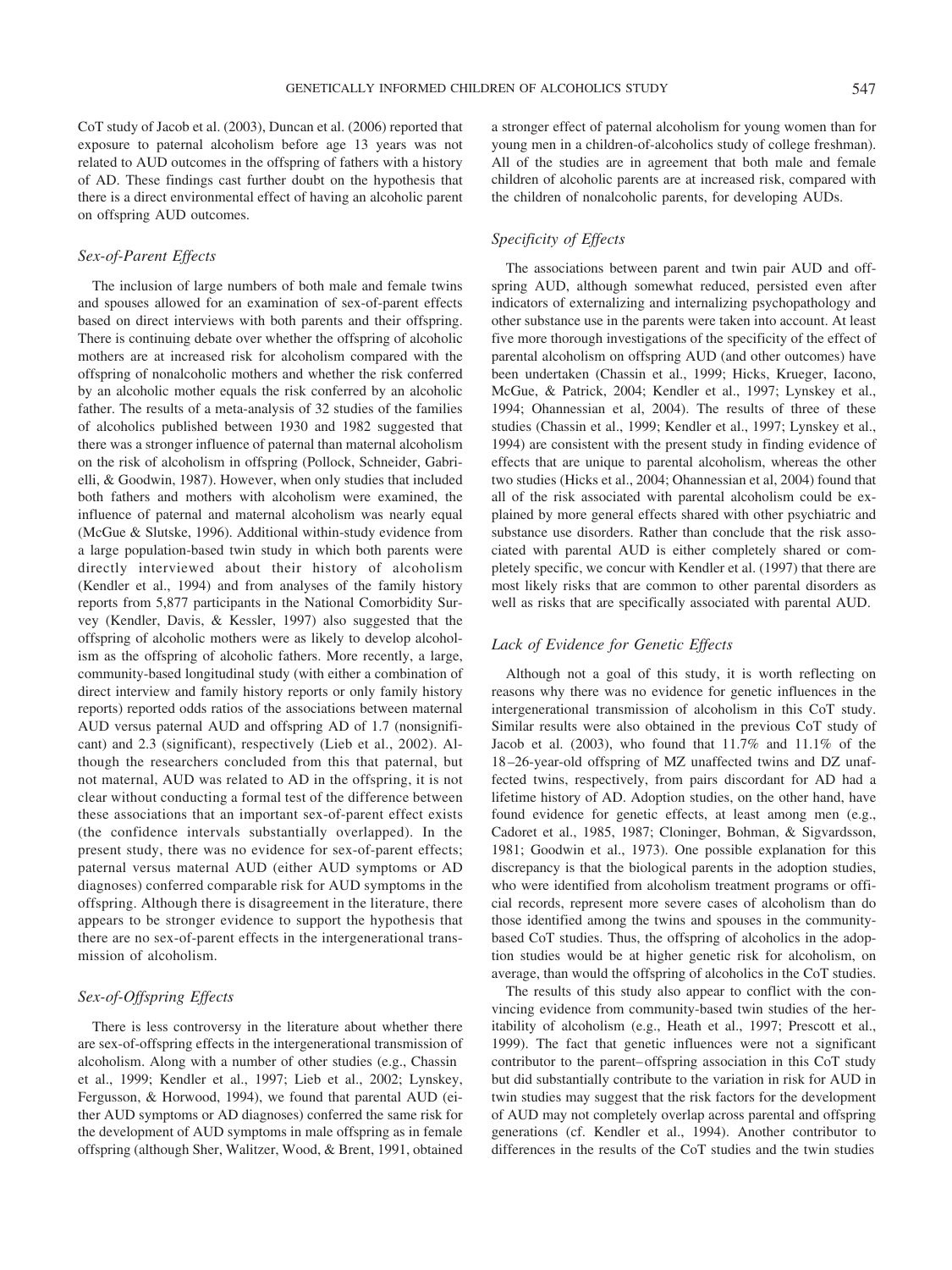is that the estimates of genetic influences obtained from the classic twin study also include genotype by shared environment interactions and genotype by environment correlations. To the extent that these are important contributors to variation in the risk for AUD, estimates of genetic influences obtained from twin studies may be larger than those obtained from other study designs.

The divergent findings in the CoT compared with the adoption and twin studies are probably due to differences in the statistical power for detecting genetic influences of the various study designs (Heath et al., 1985). The adoption and twin study are relatively powerful compared with the CoT study for detecting the effect of genetic influences. In parent–offspring adoption studies, genetic effects are inferred from comparing the similarity in biologically related versus non-biologically related parent–offspring dyads who share 50% and 0% of their genes, respectively. In twin studies, genetic effects are inferred from comparing the twin similarity in MZ dyads versus those in DZ dyads who share 100% and 50% of their genes, respectively. In the CoT study, one way that genetic effects are inferred is by comparing the offspring of unaffected twins from MZ discordant pairs to the offspring of unaffected twins from DZ discordant pairs, who share 50% and 25% of their genes with their affected uncle or aunt, respectively. Comparisons from adoption and twin designs provide estimates of one half of the overall genetic effect, whereas comparisons from the CoT design provide an estimate of one fourth of the overall genetic effect. Thus, much larger sample sizes are required in the CoT study than in adoption and twin studies to detect a genetic effect.

#### *Limitations*

Several limitations of this study are worth noting. First, the statistical power was not adequate to detect as statistically significant the potential causal effect of parental AUD on offspring AUD symptoms, nor was power adequate to allow for a parsing of the familial confounds into genetic and environmental components. Given a larger sample size, it is likely that the modest causal effect of parental AUD that was observed would have reached statistical significance. Second, a relatively broad definition of alcoholism was used to characterize the parents in this study, and the parents were ascertained from a volunteer twin registry. The alcoholic parents in this CoT study may have underrepresented the extremes of alcohol-related pathology and environmental adversity or disadvantage, in which an important effect of exposure to parental alcoholism might have been detected. Third, AUDs in the parents and offspring were based on retrospective lifetime diagnoses. More reliable diagnoses obtained prospectively over the course of a longitudinal study would have provided greater resolution in identifying a potential causal effect of parental AUD.

#### *Implications*

The modest effect sizes obtained in this study suggest that only a minority of children of alcoholics develop alcohol-related problems as a consequence of their exposure to an alcoholic parent, an observation that has been noted by other researchers (e.g., Orford & Velleman, 1990; Windle & Tubman, 1999). One direction for research on children of alcoholics has been to identify those characteristics of parents and children that can explain this heterogeneity of outcomes (Orford & Velleman, 1990; Windle & Tubman, 1999). For example, although some children of alcoholics may model the drinking behavior of their alcoholic parent, there is also some evidence to suggest that others may respond to alcoholism in their family by limiting their drinking (e.g., Chassin & Barrera, 1993; Hughes, Stewart, & Barraclough, 1985; Orford & Velleman, 1990), a phenomenon that Harburg, Davis, & Caplan (1982) termed *aversive transmission*. Consistent with the aversive transmission hypothesis, Kendler et al. (1994) obtained a negative (albeit nonsignificant) estimate of vertical cultural transmission in a study of adult female twins and their parents.

Although the evidence from genetically informed studies is relatively consistent in failing to find a substantial association between exposure to an alcoholic parent and offspring AUD, this is based on only a handful of studies with relatively small sample sizes. For example, the genetically informed studies reviewed in the introduction of this article were based on the families of 58 alcoholic adoptive parents (Cloninger et al., 1985), 52 (Cadoret et al., 1985) and 21 (Cadoret et al., 1987) adoptive parents with any psychiatric problem (including alcohol-related problems), the families of 20 alcoholic parents with both adopted-away and non-adopted-away sons (Goodwin et al., 1974), and the families of 94 MZ twin pairs discordant for alcoholism (Jacob et al., 2003). Altogether, including the number of families of MZ twin pairs discordant for alcoholism studied in this report, only 293 or 324 families have been the focus of genetically informed research on the environmental effect of parental alcoholism on offspring AUD.

Given the extraordinary number of children in this country who are exposed to AA and AD in the family (Grant, 2000), research that can disentangle the correlated genetic and environmental risk factors associated with such exposure is needed in the search to identify the active ingredients leading to the increased risk for the development of AUDs among the children of alcoholics. For example, because it has not yet been convincingly, empirically demonstrated that exposure to an alcoholic parent is an active ingredient leading to AUDs in the children of alcoholics, it is unclear whether prevention and intervention programs focused on modifying parents' behaviors will have the anticipated consequence of reducing AUDs among the offspring. It is hoped that insights gained from genetically informed research will eventually guide future prevention and intervention efforts because, as Moffitt (2005) has stated, "research that does not attack the co-occurrence of genetic and environmental risks will have only limited relevance for prevention" (p. 88).

#### References

- Agrawal, A., Heath, A. C., Grant, J. D., Pergadia, M. L., Statham, D. J., Bucholz, K. K., et al. (2006). Assortative mating for cigarette smoking and for alcohol consumption in female Australian twins and their spouses. *Behavior Genetics, 36,* 553–566.
- American Psychiatric Association. (1987). *Diagnostic and statistical manual of mental disorders* (3rd ed., rev.). Washington, DC: Author.
- American Psychiatric Association. (1994). *Diagnostic and statistical manual of mental disorders* (4th ed.). Washington, DC: Author.
- Barnow, S., Schuckit, M., Smith, T. L., Preuss, U., & Danko, G. (2002). The relationship between the family density of alcoholism and externalizing symptoms among 146 children. *Alcohol & Alcoholism, 37,* 383–387.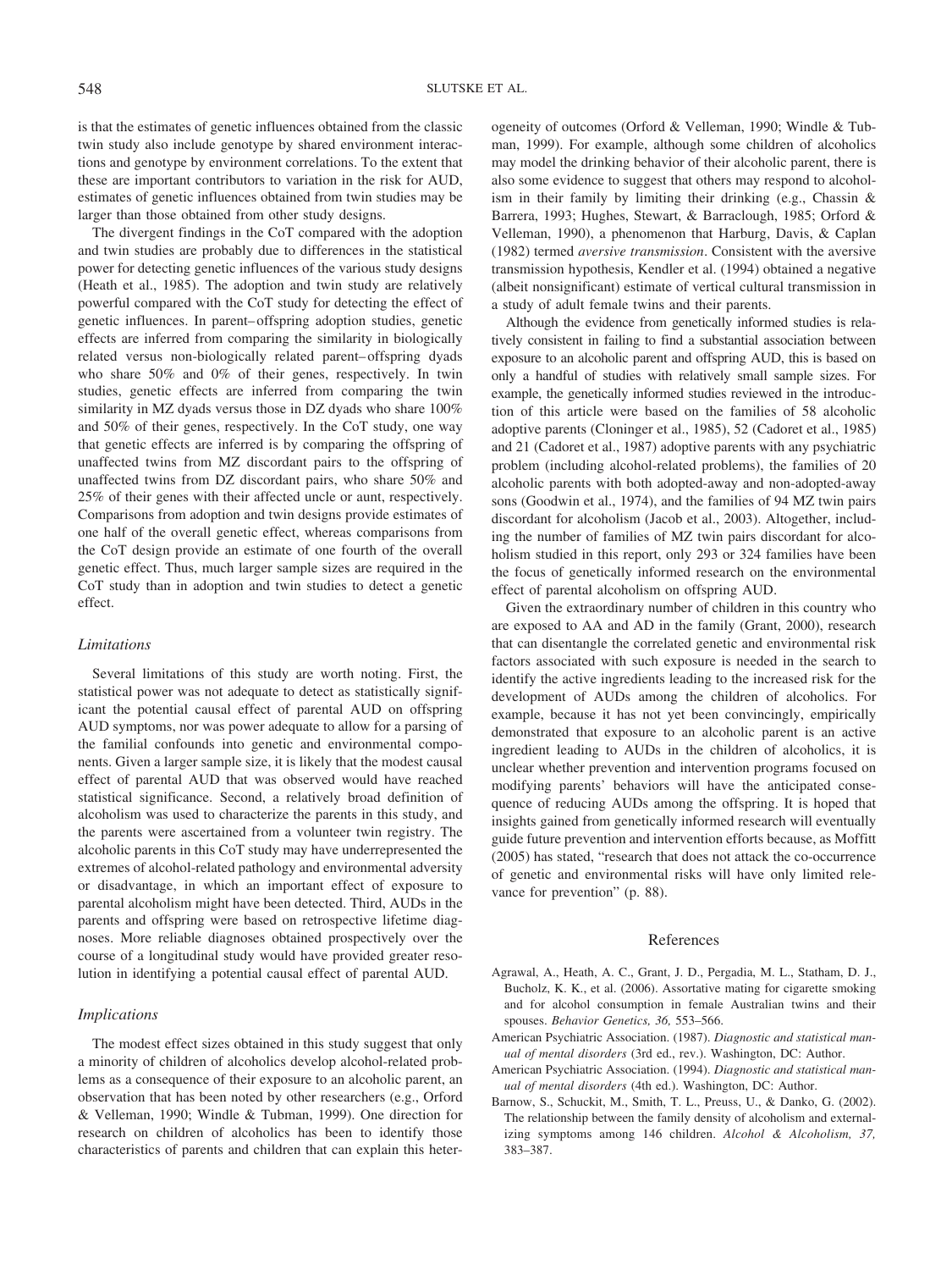- Bucholz, K. K., Cadoret, R., Cloninger, C. R., Dinwiddie, S. H., Hesselbrock, V. M., Nurnberger, J. I., Jr., et al. (1994). A new semi-structured psychiatric interview for use in genetic linkage studies: A report on the reliability of the SSAGA. *Journal of Studies on Alcohol, 55,* 149–158.
- Cadoret, R. J. (1986). Adoption studies: Historical and methodological critique. *Psychiatric Developments, 1,* 45–64.
- Cadoret, R. J., O'Gorman, T. W., Troughton, E., & Heywood, E. (1985). Alcoholism and antisocial personality: Interrelationships, genetic and environmental factors. *Archives of General Psychiatry, 42,* 161–167.
- Cadoret, R. J., Troughton, E., & O'Gorman, T. W. (1987). Genetic and environmental factors in alcohol abuse and antisocial personality. *Journal of Studies on Alcohol, 48,* 1–8.
- Chassin, L., & Barrera, M. (1993). Substance use escalation and substance use restraint among adolescent children of alcoholics. *Psychology of Addictive Behaviors, 7,* 3–20.
- Chassin, L., Pitts, S. C., DeLucia, C., & Todd, M. (1999). A longitudinal study of children of alcoholics: Predicting young adult substance use disorders, anxiety, and depression. *Journal of Abnormal Psychology, 108,* 106–119.
- Cloninger, C. R., Bohman, M., & Sigvardsson, S. (1981). Inheritance of alcohol abuse: Cross-fostering analysis of adopted men. *Archives of General Psychiatry, 38,* 861–868.
- Cloninger, C. R., Bohman, M., Sigvardsson, S., & von Knorring, A. (1985). Psychopathology in adopted-out children of alcoholics: The Stockholm Adoption Study. In M. Galanter (Ed.), *Recent developments in alcoholism* (Vol. 3, pp. 37–51). NY: Plenum Press.
- Cohen, J. (1988). *Statistical power analysis for the behavioral sciences* (2nd ed.). Hillsdale, NJ: Erlbaum.
- Cohen, J. (1994). The earth is round ( $p < .05$ ). *American Psychologist, 49,* 997–1003.
- DeFries, J. C., & Fulker, D. W. (1985). Multiple regression analysis of twin data. *Behavior Genetics, 15,* 467–473.
- DeLucia, C., Belz, A., & Chassin, L. (2001). Do adolescent symptomatology and family environment vary over time with fluctuations in paternal alcohol impairment? *Developmental Psychology, 37,* 207–216.
- D'Onofrio, B. M., Slutske, W. S., Turkheimer, E., Emery, R. E., Harden, K. P., Heath, et al. (2007). The intergenerational transmission of childhood conduct problems: A children of twins study. *Archives of General Psychiatry, 64,* 820–829.
- D'Onofrio, B. M., Turkheimer, E., Emery, R. E., Slutske, W. S., Heath, A. C., Madden, P. A., & Martin, N. G. (2005). A genetically informed study of marital instability and its association with offspring psychopathology. *Journal of Abnormal Psychology, 114,* 570–586.
- Duncan, A. E., Scherrer, J. S., Fu, Q., Bucholz, K. K., Heath, A. C., True, W. R., et al. (2006). Exposure to paternal alcoholism does not predict development of alcohol-use disorders in offspring: Evidence from an offspring-of-twins study. *Journal of Studies on Alcohol, 67,* 649–656.
- Ellis, D. A., Zucker, R. A., & Fitzgerald, H. E. (1997). The role of family influences in development and risk. *Alcohol Health & Research World, 21,* 218–226.
- Finn, P. R., & Pihl, R. O. (1988). Risk for alcoholism: A comparison between two different groups of sons of alcoholics on cardiovascular reactivity and sensitivity to alcohol. *Alcoholism: Clinical and Experimental Research, 12,* 742–747.
- Goodwin, D. W., Schulsinger, F., Hermansen, L., Guze, S. B., & Winokur, G. (1973). Alcohol problems in adoptees raised apart from alcoholic biological parents. *Archives of General Psychiatry, 28,* 238–243.
- Goodwin, D. W., Schulsinger, F., Moller, N., Hermansen, L., Winokur, G., & Guze, S. B. (1974). Drinking problems in adopted and nonadopted sons of alcoholics. *Archives of General Psychiatry, 31,* 164–169.

Gottesman, I. I., & Bertelsen, A. (1989). Confirming unexpressed genotypes for schizophrenia. *Archives of General Psychiatry, 46,* 867–872.

Grant, B. F. (2000). Estimates of U.S. children exposed to alcohol abuse

and dependence in the family. *American Journal of Public Health, 90,* 112–115.

- Harburg, E., Davis, D. R., & Caplan, R. (1982). Parent and offspring alcohol use: Imitative and aversive transmission. *Journal of Studies on Alcohol, 43,* 497–516.
- Harden, K. P., Lynch, S. K., Turkheimer, E., Emery, R. E., D'Onofrio, B. M., Slutske, W. S., et al. (2007). A behavior genetic investigation of adolescent motherhood and offspring mental health problems. *Journal of Abnormal Psychology, 116,* 667–683.
- Harden, K. P., Turkheimer, E., Emery, R. E., D'Onofrio, B. M., Slutske, W., Heath, A., & Martin, N. G. (2007). Marital conflict and conduct disorder in children of twins. *Child Development, 78,* 1–18.
- Heath, A. C., Bucholz, K. K., Madden, P. A. F., Dinwiddie, S. H., Slutske, W. S., Bierut, L. J., et al. (1997). Genetic and environmental contributions to alcohol dependence risk in a national twin sample: Consistency of findings in women and men. *Psychological Medicine, 27,* 1381–1396.
- Heath, A. C., Kendler, K. S., Eaves, L. J., & Markell, D. (1985). The resolution of cultural and biological inheritance: Informativeness of different relationships. *Behavior Genetics, 15,* 439–465.
- Heath, A. C., Madden, P. A., & Martin, N. G. (1998). Assessing the effects of cooperation bias and attrition in behavioral genetic research using data weighting. *Behavior Genetics, 28,* 415–427.
- Helzer, J. E., Bucholz, K. K., Bierut, L. J., Regier, D. A., Schuckit, M. A., & Guth, S. E. (2006). Should *DSM–IV* include dimensional diagnostic criteria for alcohol use disorders? *Alcoholism: Clinical and Experimental Research, 30,* 303–310.
- Hicks, B. M., Krueger, R. F., Iacono, W. G., McGue, M., & Patrick, C. J. (2004). Family transmission and heritability of externalizing disorders: A twin-family study. *Archives of General Psychiatry, 61,* 922–928.
- Hill, S. Y., Shen, S., Lowers, L., & Locke, J. (2000). Factors predicting the onset of adolescent drinking in families at high risk for developing alcoholism. *Biological Psychiatry, 48,* 265–275.
- Hill, S. Y., & Yuan, H. (1999). Familial density of alcoholism and onset of adolescent drinking. *Journal of Studies on Alcohol, 60,* 7–17.
- Hughes, J., Stewart, M., & Barraclough, B. (1985). Why teetotallers abstain. *British Journal of Psychiatry, 146,* 204–208.
- Jacob, T., & Leonard, K. (1994). Family and peer influences in the development of adolescent alcohol abuse. In G. Boyd, J. Howard, and R. Zucker, (Eds.), *The development of alcohol problems: Exploring the biopsychosocial matrix of risk* (pp.123–155). Rockville, MD: National Institutes of Health.
- Jacob, T., Waterman, B., Heath, A., True, W., Bucholz, K. K., Haber, R., et al. (2003). Genetic and environmental effects on offspring alcoholism: New insights using an offspring-of-twins design. *Archives of General Psychiatry, 60,* 1265–1272.
- Kahler, C. W., & Strong, D. R. (2006). A Rasch model analysis of *DSM–IV* alcohol abuse and dependence items in the National Epidemiological Survey on Alcohol and Related Conditions. *Alcoholism: Clinical and Experimental Research, 30,* 1165–1175.
- Kendler, K. S., Davis, C. G., & Kessler, R. C. (1997). The familial aggregation of common psychiatric and substance use disorders in the National Comorbidity Survey: A family history study. *British Journal of Psychiatry, 170,* 541–548.
- Kendler, K. S., Neale, M. C., Heath, A. C., Kessler, R. C., & Eaves, L. J. (1994). A twin-family study of alcoholism in women. *American Journal of Psychiatry, 151,* 707–715.
- Kessler, R. C., Berglund, P., Demler, O., Jin, R., & Walters, E. E. (2005). Lifetime prevalence and age-of-onset distributions of *DSM–IV* disorders in the National Comorbidity Survey Replication. *Archives of General Psychiatry, 62,* 593–602.
- Kline, R. B. (2004). *Beyond significance testing: Reforming data analysis methods in behavioral research.* Washington, DC: American Psychological Association.
- Krueger, R. F., Nichol, P. E., Hicks, B. M., Markon, K. E., Patrick, C. J.,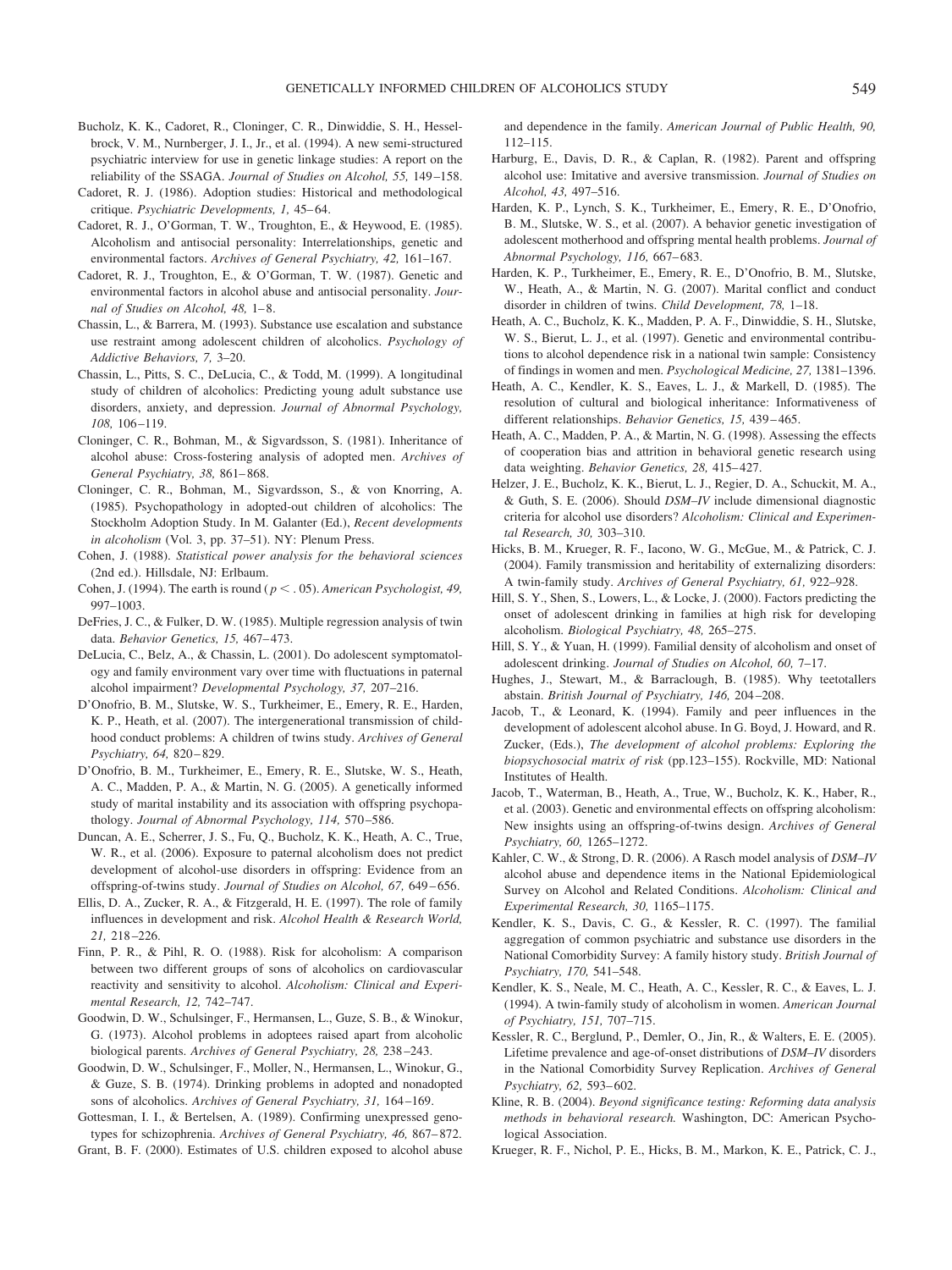Iacono, W. G., & McGue, M. (2004). Using latent trait modeling to conceptualize an alcohol problems continuum. *Psychological Assessment, 16,* 107–119.

- Lieb, R., Merikangas, K. R., Hofler, M., Pfister, H., Isensee, B., & Wittchen, H.-U. (2002). Parental alcohol use disorders and alcohol use and disorders in offspring: A community study. *Psychological Medicine, 32,* 63–78.
- Littel, R. C., Milliken, G. A., Stroup, W. W., Wolfinger, R. D., & Schabenberger, O. (2006). *SAS for mixed models* (2nd ed.). Cary, NC: SAS Institute.
- Little, R. J. A., & Rubin, D. B. (1987). *Statistical analysis with missing data.* New York: Wiley.
- Loftus, G. R. (1996). Psychology will be a much better science when we change the way that we analyze data. *Current Directions in Psychological Science, 5,* 161–171.
- Lykken (1991). What's wrong with psychology anyway? In D. Cicchetti & W. M. Grove (Eds.), *Thinking clearly about psychology:, Vol. 1. Matters of public interest.* Minneapolis, MN: University of Minnesota Press.
- Lynch, S. K., Turkheimer, E., D'Onofrio, B. M., Mendle, J., Emery, R. E., Slutske, W. S., & Martin, N. G. (2006). A genetically informed study of the association between harsh punishment and offspring behavior problems. *Journal of Family Psychology, 20,* 190–198.
- Lynskey, M. T., Fergusson, D. M., & Horwood, L. J. (1994). The effect of parental alcohol problems on rates of adolescent psychiatric disorders. *Addiction, 89,* 1277–1286.
- Lynskey, M. T., Heath, A. C., Bucholz, K. K., Slutske, W. S., Madden, P. A. F., Nelson, E. C., et al. (2003). Escalation of illicit drug use in early onset cannabis users versus cotwin controls. *Journal of the American Medical Association, 289,* 427–433.
- Maes, H. H. M., Neale, M. C., Kendler, K. S., Hewitt, J. K., Silberg, J. L., Foley, D. L., et al. (1998). Assortative mating for major psychiatric diagnoses in two population-based samples. *Psychological Medicine, 28,* 1389–1401.
- McGue, M., Sharma, A., & Benson, P. (1996). Parent and sibling influences on adolescent alcohol use and misuse: Evidence from a U.S. adoption cohort. *Journal of Studies on Alcohol, 57,* 8–18.
- McGue, M., & Slutske, W. (1996). The inheritance of alcoholism in women. In J. M. Howard, S. E. Martin, P. D. Mail, M. E. Hilton, & E. D. Taylor (Eds.), *Women and alcohol: Issues for prevention research.* National Institute of Alcohol Abuse and Alcoholism. U.S. Department of Health and Human Services: Rockville, MD.
- McLeod, J. D. (1993). Spouse concordance for alcohol dependence and heavy drinking: Evidence from a community sample. *Alcoholism: Clinical and Experimental Research, 17,* 1146–1155.
- Moffitt, T. E. (2005). Genetic and environmental influences on antisocial behaviors: Evidence from behavioral-genetic research. *Advances in Genetics, 55,* 41–104.
- Nance, W. E., & Corey, L. A. (1976). Genetic models for the analysis of data from the families of identical twins. *Genetics, 83,* 811–826.
- Ohannessian, C. M., Hesselbrock, V. M., Kramer, J., Kuperman, S., Bucholz, K. K., Schuckit, M. A., & Nurnberger, J. I. (2004). The relationship between parental alcoholism and adolescent psychopathology: A systematic examination of parental comorbid psychopathology. *Journal of Abnormal Child Psychology, 32,* 519–533.
- Orford, J., & Velleman, R. (1990). Offspring of parents with drinking problems: Drinking and drug-taking as young adults. *British Journal of Addiction, 85,* 779–794.
- Pollock, V. E., Schneider, L. S., Gabrielli, W. F., & Goodwin, D. W. (1987). Sex of parent and offspring in the transmission of alcoholism: A meta-analysis. *The Journal of Nervous and Mental Disease 175,* 668–673.
- Prescott, C. A., Aggen, S. H., & Kendler, K. S. (1999). Sex differences in the sources of genetic liability to alcohol abuse and dependence in a

population-based sample of U.S. twins. *Alcoholism: Clinical and Experimental Research, 23,* 1136–1144.

- Raudenbush, S. W., & Bryk, A. S. (2002). *Hierarchical linear models: Applications and data analysis methods* (2nd ed.). Thousand Oaks, CA: Sage.
- Rice, J. P., Neuman, R. J., Saccone, N. L., Corbett, J., Rochberg, N., Hesselbrock, V., et al. (2003). Age and birth cohort effects on rates of alcohol dependence. *Alcoholism: Clinical and Experimental Research, 27,* 93–99.
- Rutter, M., Pickles, A., Murray, R., & Eaves, L. (2001). Testing hypotheses on specific environmental causal effects on behavior. *Psychological Bulletin, 127,* 291–324.
- Schmidt, F. L. (1996). Statistical significance testing and cumulative knowledge in psychology: Implications for training of researchers. *Psychological Methods, 1,* 115–129.
- Schuckit, M. A., Smith, T. L., Pierson, J., Danko, G. P., & Beltran, I. A. (2006). Relationships among level of response to alcohol and the number of alcoholic relatives in predicting alcohol-related outcomes. *Alcoholism: Clinical and Experimental Research, 30,* 1308–1314.
- Sher, K. J., Walitzer, K. S., Wood, P. K., & Brent, E. E. (1991). Characteristics of children of alcoholics: Putative risk factors, substance use and abuse, and psychopathology. *Journal of Abnormal Psychology, 100,* 427–448.
- Singer, J. D. (1998). Using SAS PROC MIXED to fit multilevel models, hierarchical models, and individual growth models. *Journal of Educational and Behavioral Statistics, 24,* 323–355.
- Slutske, W. S., Heath, A. C., Dinwiddie, S. H., Madden, P. A. F., Bucholz, K. K., Dunne, M. P., et al. (1997). Modeling genetic and environmental influences in the etiology of conduct disorder: A study of 2682 adult twin pairs. *Journal of Abnormal Psychology, 106,* 266–279.
- Slutske, W. S., Heath, A. C., Dinwiddie, S. H., Madden, P. A. F., Bucholz, K. K., Dunne, M. P., et al. (1998). Common genetic risk factors for conduct disorder and alcohol dependence. *Journal of Abnormal Psychology, 107,* 363–374.
- Slutske, W. S., Hunt-Carter, E. E., Nabors-Oberg, R. E., Sher, K. J., Bucholz, K. K., Madden, P. A. F., et al. (2004). Do college students drink more than their non-college-attending peers? Evidence from a population-based longitudinal female twin study. *Journal of Abnormal Psychology, 113,* 530–540.
- Slutske, W. S., True, W. R., Scherrer, J. F., Goldberg, J., Bucholz, K. K., Heath, A. C., et al. (1998). Long-term reliability and validity of alcoholism diagnoses and symptoms in a large national telephone interview survey. *Alcoholism: Clinical and Experimental Research, 22,* 583–588.
- Statham, D. J., Heath, A. C., Bucholz, K. K., Bierut, L., Madden, P. A. F., Dinwiddie, S. H., et al. (1998). Suicidal behavior: An epidemiologic and genetic study. *Psychological Medicine, 28,* 839–855.
- Stoltenberg, S. F., Mudd, S. A., Blow, F. C., & Hill, E. M. (1998). Evaluating measures of family history of alcoholism: Density versus dichotomy. *Addiction, 93,* 1511–1520.
- Stoolmiller, M. (1999). Implications of the restricted range of family environments for estimates of heritability and nonshared environment in behavior-genetic adoption studies. *Psychological Bulletin, 125,* 392–409.
- True, W. R., Heath, A. C., Romeis, J. C., Bucholz, K., Slutske, W., Scherrer, J. F., et al. (1996). Models of treatment seeking for alcoholism: The role of genes and environment. *Alcoholism: Clinical and Experimental Research, 20,* 1577–1581.
- Whitfield, J. B., Zhu, G., Heath, A. C., & Martin, N. G. (2005). Choice of residential location: Chance, family influences, or genes? *Twin Research and Human Genetics, 8,* 22–26.
- Wilkinson, L., & The Task Force on Statistical Inference. (1999). Statistical methods in psychology journals: Guidelines and explanations. *American Psychologist, 54,* 594–604.